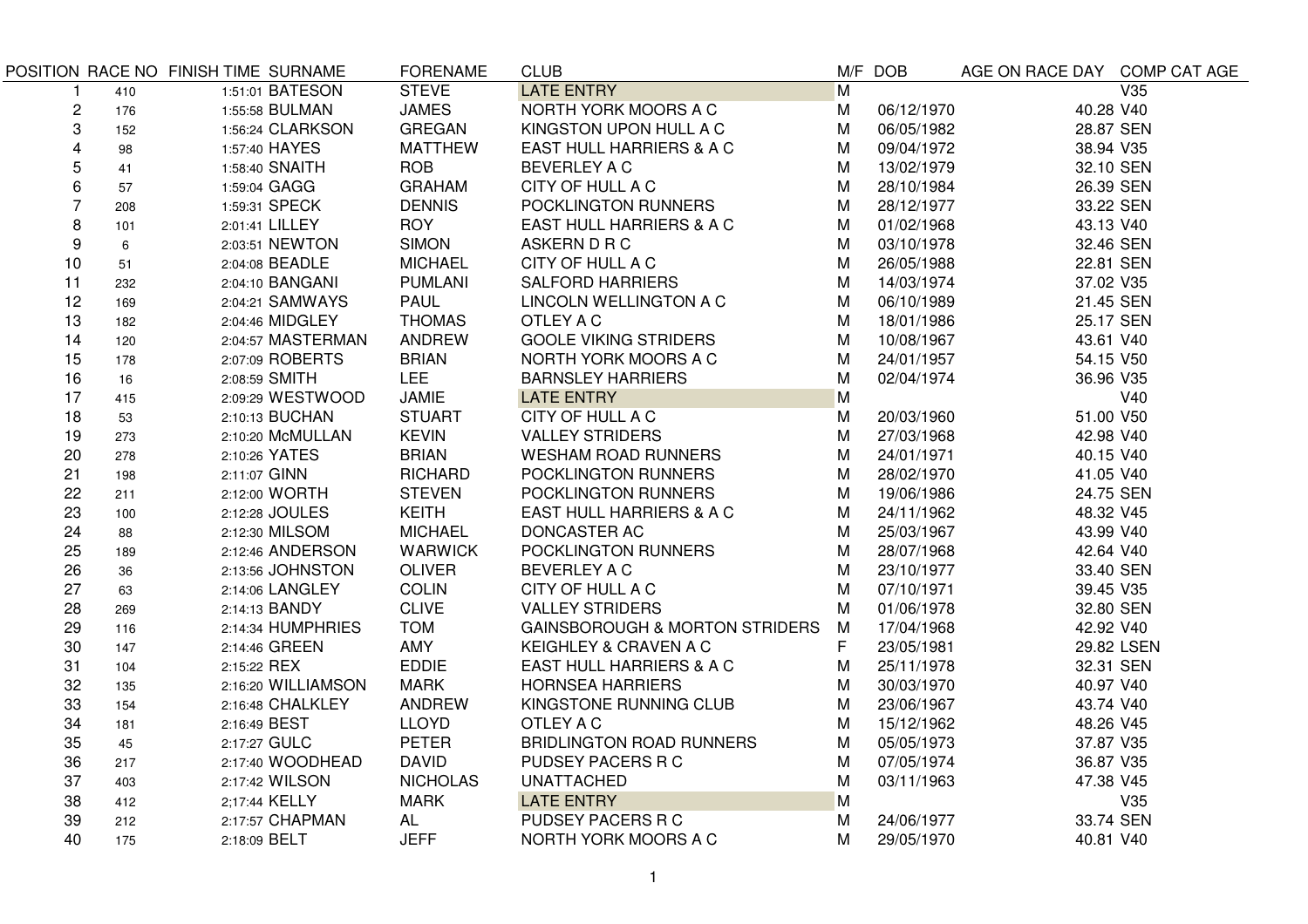|    |     | POSITION RACE NO FINISH TIME SURNAME | <b>FORENAME</b> | <b>CLUB</b>                           |                | M/F DOB    | AGE ON RACE DAY COMP CAT AGE |            |
|----|-----|--------------------------------------|-----------------|---------------------------------------|----------------|------------|------------------------------|------------|
| 41 | 34  | 2:18:15 HUSBAND                      | <b>IAN</b>      | <b>BEVERLEY A C</b>                   | $\overline{M}$ | 17/05/1958 | 52.84 V50                    |            |
| 42 | 298 | 2:18:19 HUTCHINSON                   | <b>PETER</b>    | <b>WOLDS VETERAN R C</b>              | M              | 01/03/1958 | 53.05 V50                    |            |
| 43 | 296 | 2:18:20 VERRECCHIA                   | <b>VITO</b>     | <b>WITHERNSEA HARRIERS</b>            | M              | 20/11/1969 | 41.33 V40                    |            |
| 44 | 99  | 2:18:36 JENNISON                     | <b>ALAN</b>     | EAST HULL HARRIERS & A C              | M              | 12/05/1970 | 40.85 V40                    |            |
| 45 | 284 | 2:18:42 BULLER                       | JIM             | <b>WETHERBY RUNNERS A C</b>           | M              | 03/07/1968 | 42.71 V40                    |            |
| 46 | 123 | 2:19:08 HOPKINS                      | <b>TONY</b>     | <b>GRIMSBY TRIATHLON</b>              | M              | 14/12/1968 | 42.26 V40                    |            |
| 47 | 17  | 2:19:21 SPOONER                      | <b>RICHARD</b>  | <b>BARNSLEY HARRIERS</b>              | M              | 18/08/1983 | 27.59 SEN                    |            |
| 48 | 14  | 2:19:21 JOHNSON                      | <b>NEIL</b>     | <b>BARNSLEY HARRIERS</b>              | M              | 29/10/1971 | 39.39 V35                    |            |
| 49 | 193 | 2:19:24 CROSS                        | <b>HELEN</b>    | POCKLINGTON RUNNERS                   | F              | 13/02/1982 |                              | 29.10 LSEN |
| 50 | 272 | 2:19:33 GREEN                        | <b>ERIC</b>     | <b>VALLEY STRIDERS</b>                | M              | 27/04/1957 | 53.89 V50                    |            |
| 51 | 230 | 2:19:36 EMANUEL                      | <b>DAVID</b>    | <b>ROYTON ROAD RUNNERS</b>            | M              | 16/11/1963 | 47.34 V45                    |            |
| 52 | 10  | 2:19:38 PICKARD                      | <b>STEVE</b>    | <b>BAILDON RUNNERS</b>                | M              | 06/04/1957 | 53.95 V50                    |            |
| 53 | 267 | 2:19:44 WATSON                       | <b>MATT</b>     | <b>TOTLEY A C</b>                     | M              | 16/03/1981 | 30.01 SEN                    |            |
| 54 | 206 | 2:19:48 RICHARDSON                   | <b>SIMON</b>    | POCKLINGTON RUNNERS                   | M              | 25/02/1952 | 59.06 V55                    |            |
| 55 | 265 | 2:19;59 MIDDLETON                    | <b>STEVE</b>    | THIRSK & SOWERBY HARRIERS             | M              | 23/07/1975 | 35.66 V35                    |            |
| 56 | 382 | 2:20:01 SAVAGE                       | <b>TIM</b>      | <b>UNATTACHED</b>                     | M              | 16/06/1968 | 42.76 V40                    |            |
| 57 | 301 | 2:20:09 HARNEY                       | <b>MARK</b>     | YORK ACORN RUNNING CLUB               | M              | 01/05/1963 | 47.89 V45                    |            |
| 58 | 35  | 2:20:13 JOHNSON                      | ANDY            | <b>BEVERLEY A C</b>                   | M              | 10/09/1968 | 42.52 V40                    |            |
| 59 | 390 | 2:20:19 SPOUSE                       | <b>ANTONY</b>   | <b>UNATTACHED</b>                     | M              | 20/11/1972 | 38.33 V35                    |            |
| 60 | 204 | 2:21:42 RAWLINGS                     | EDWARD          | POCKLINGTON RUNNERS                   | M              | 12/09/1975 | 35.52 V35                    |            |
| 61 | 180 | 2:21:56 BEST                         | <b>KAREN</b>    | OTLEY A C                             | F              | 28/07/1970 | 40.64 LV40                   |            |
| 62 | 221 | 2:22:10 TODD                         | <b>DAVID</b>    | <b>QUAKERS RUNNING CLUB</b>           | M              | 07/12/1969 | 41.28 V40                    |            |
| 63 | 188 | 2:22:20 KWAN                         | <b>SUI WAH</b>  | PETTS WOOD RUNNERS                    | M              | 11/06/1966 | 44.77 V40                    |            |
| 64 | 249 | 2:22:33 LOWERY                       | <b>SARAH</b>    | SHEFFIELD RUNNING CLUB                | F              | 15/04/1982 |                              | 28.93 LSEN |
| 65 | 54  | 2:22:35 COVENEY                      | <b>STEPHEN</b>  | CITY OF HULL A C                      | M              | 01/12/1951 | 59.30 V55                    |            |
| 66 | 417 | 2;22:52 SOMERFIELD                   | LIAM            | <b>LATE ENTRY</b>                     | M              |            |                              | V35        |
| 67 | 125 | 2:23:33 MILSOM                       | <b>MATTHEW</b>  | <b>HALLAMSHIRE HARRIERS</b>           | M              | 12/01/1991 | 20.18 SEN                    |            |
| 68 | 52  | 2:23:40 BODY                         | <b>PAUL</b>     | CITY OF HULL A C                      | M              | 26/10/1972 | 38.40 V35                    |            |
| 69 | 295 | 2:23:41 HARRIS                       | LANCE           | <b>WITHERNSEA HARRIERS</b>            | M              | 21/11/1969 | 41.33 V40                    |            |
| 70 | 121 | 2:24:11 MASTERMAN                    | <b>JULIE</b>    | <b>GOOLE VIKING STRIDERS</b>          | F              | 23/10/1963 | 47.41 LV45                   |            |
| 71 | 202 | 2:24:19 PIGGOTT                      | <b>PATRICK</b>  | POCKLINGTON RUNNERS                   | M              | 02/07/1962 | 48.71 V45                    |            |
| 72 | 297 | 2:24:48 FREEMAN                      | <b>PAUL</b>     | <b>WOLDS VETERAN R C</b>              | M              | 14/12/1962 | 48.26 V45                    |            |
| 73 | 74  | 2:24:56 JOHNSON                      | <b>PHIL</b>     | <b>CLEETHORPES &amp; DISTRICT A C</b> | M              | 28/09/1952 | 58.47 V55                    |            |
| 74 | 117 | 2:25:46 SCOTT                        | <b>IAN</b>      | <b>GAINSBOROUGH MORTON STRIDERS</b>   | М              | 19/03/1958 | 53.00 V50                    |            |
| 75 | 65  | 2:25:59 SLIGHT                       | <b>CHRIS</b>    | CITY OF HULL A C                      | м              | 22/03/1974 | 36.99 V35                    |            |
| 76 | 38  | 2:26:38 OXLEY                        | <b>JONATHAN</b> | <b>BEVERLEY A C</b>                   | м              | 07/12/1969 | 41.28 V40                    |            |
| 77 | 87  | 2:26:46 KELLETT                      | <b>STEVE</b>    | DONCASTER AC                          | M              | 07/05/1976 | 34.87 SEN                    |            |
| 78 | 263 | 2:26:51 THOMPSON                     | <b>MICHAEL</b>  | TEESDALE A C                          | M              | 17/03/1971 | 40.01 V40                    |            |
| 79 | 236 | 2:27:26 SCRUTON                      | <b>NEIL</b>     | <b>SCARBOROUGH A C</b>                | M              | 16/05/1947 | 63.84 V60+                   |            |
| 80 | 179 | 2:27:41 SHACKLETON                   | <b>MARTIN</b>   | NORTH YORK MOORS A C                  | M              | 25/11/1967 | 43.32 V40                    |            |
|    |     |                                      |                 |                                       |                |            |                              |            |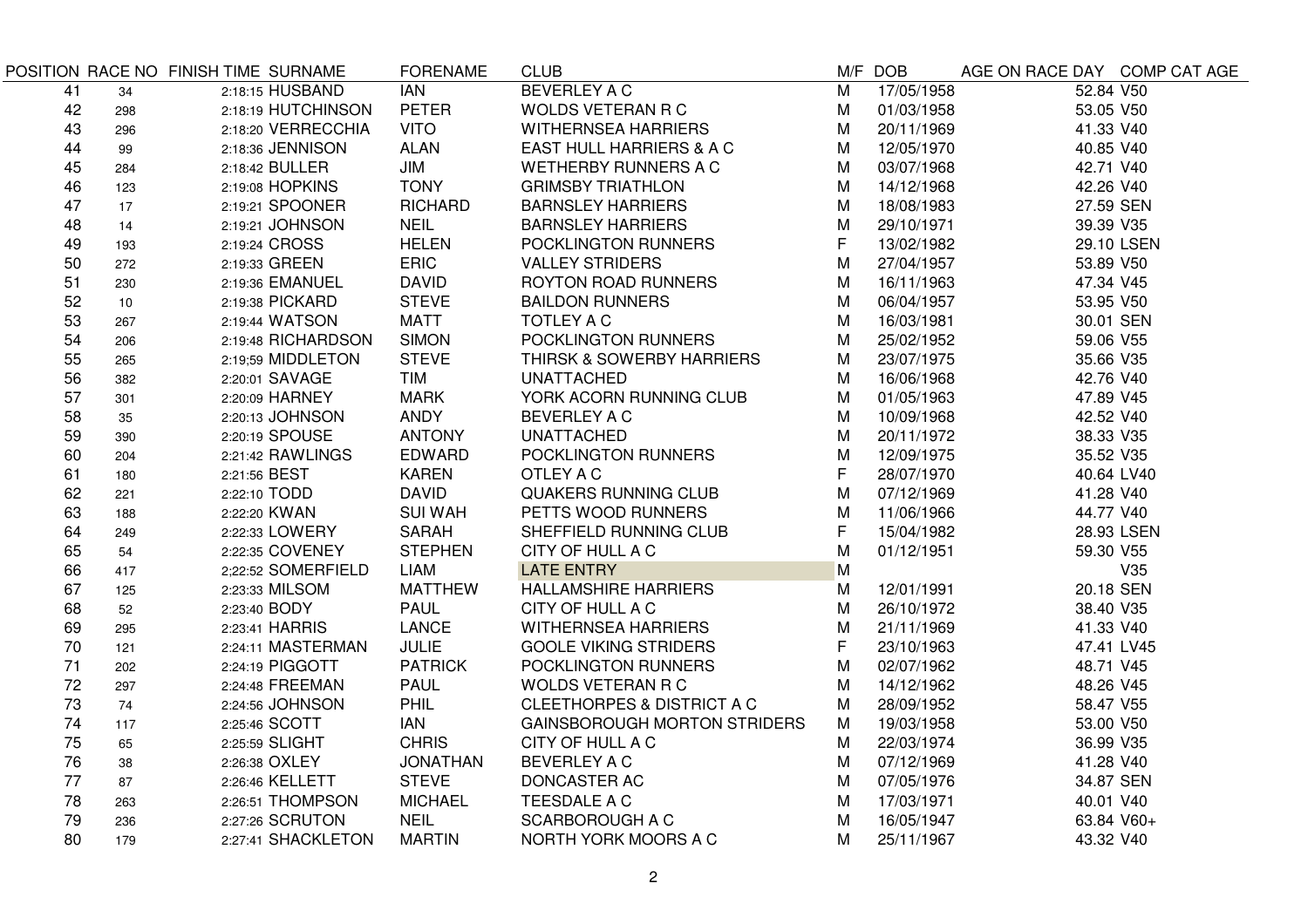|     |     | POSITION RACE NO FINISH TIME SURNAME | <b>FORENAME</b>  | <b>CLUB</b>                          |                | M/F DOB    | AGE ON RACE DAY COMP CAT AGE |            |
|-----|-----|--------------------------------------|------------------|--------------------------------------|----------------|------------|------------------------------|------------|
| 81  | 11  | 2:27:46 SHIMMIN                      | <b>BOB</b>       | <b>BAILDON RUNNERS</b>               | $\overline{M}$ | 30/10/1955 | 55.39 V55                    |            |
| 82  | 26  | 2:28:06 NETTLETON                    | <b>MARK</b>      | <b>BARTON &amp; DISTRICT A C</b>     | M              | 03/11/1965 | 45.37 V45                    |            |
| 83  | 265 | 2:28:07 MIDDLETON                    | <b>STEVE</b>     | THIRSK & SOWERBY HARRIERS            | M              | 23/07/1975 | 35.66 V35                    |            |
| 84  | 299 | 2:28:53 MERRISON                     | PHILIP           | <b>WOLDS VETERAN R C</b>             | Μ              | 03/04/1968 | 42.96 V40                    |            |
| 85  | 80  | 2:28:53 ROWE                         | <b>DARREN</b>    | CLEETHORPES & DISTRICT A C           | Μ              | 08/12/1975 | 35.28 V35                    |            |
| 86  | 69  | 2:29:15 FORMAN                       | <b>NIK</b>       | CLEETHORPES & DISTRICT A C           | Μ              | 29/05/1959 | 51.81 V50                    |            |
| 87  | 214 | 2:29:24 HERN                         | <b>MICHAEL</b>   | PUDSEY PACERS R C                    | M              | 20/05/1973 | 37.83 V35                    |            |
| 88  | 416 | 2:29:27 WARD                         | <b>IAN</b>       | <b>LATE ENTRY</b>                    | M              |            |                              | V50        |
| 89  | 397 | 2:29:43 WARNER                       | <b>PAUL</b>      | <b>UNATTACHED</b>                    | Μ              | 23/12/1973 | 37.24 V35                    |            |
| 90  | 274 | 2:29:46 REDSHAW                      | <b>SIMON</b>     | <b>VALLEY STRIDERS</b>               | M              | 14/01/1971 | 40.18 V40                    |            |
| 91  | 341 | 2:30:04 FORREST                      | <b>MATT</b>      | <b>UNATTACHED</b>                    | M              | 01/10/1971 | 39.47 V35                    |            |
| 92  | 246 | 2:30:07 TIITOLA                      | <b>VILLE</b>     | <b>SCUNTHORPE &amp; DISTRICT A C</b> | M              | 19/11/1975 | 35.33 V35                    |            |
| 93  | 173 | 2:30:14 ROGERS                       | <b>SARAH</b>     | <b>NEW MARSKE HARRIERS</b>           | F              | 08/11/1970 | 40.36 LV40                   |            |
| 94  | 320 | 2:30:18 MATSON                       | <b>SIMON</b>     | YORKSHIRE WOLDS RUNNERS              | M              | 18/02/1973 | 38.08 V35                    |            |
| 95  | 134 | 2:30:35 SHEPHERD                     | <b>DAVID</b>     | <b>HOLMFIRTH HARRIERS A C</b>        | Μ              | 23/12/1957 | 53.24 V50                    |            |
| 96  | 186 | 2:31:03 GEE                          | <b>PAUL</b>      | PENISTONE FOOTPATH RUNNERS           | M              | 28/05/1966 | 44.81 V40                    |            |
| 97  | 219 | 2:31:11 ROBINSON                     | <b>MARK</b>      | QUAKERS RUNNING CLUB                 | M              | 14/12/1981 | 29.26 SEN                    |            |
| 98  | 220 | 2:31:39 STOCKDALE                    | <b>DARREN</b>    | QUAKERS RUNNING CLUB                 | M              | 29/01/1980 | 31.14 SEN                    |            |
| 99  | 313 | 2:31:45 MACLEOD                      | <b>ALAISTAIR</b> | YORK KNAVESMIRE HARRIERS             | М              | 17/08/1960 | 50.59 V50                    |            |
| 100 | 240 | 2:31:46 CATALANO                     | CARLO            | <b>SCUNTHORPE &amp; DISTRICT A C</b> | M              | 10/08/1964 | 46.61 V45                    |            |
| 101 | 228 | 2:31:49 SILL                         | <b>MICHAELA</b>  | <b>ROTHWELL HARRIERS</b>             | F.             | 04/09/1976 |                              | 34.54 LSEN |
| 102 | 229 | 2:31:49 TANCOS                       | <b>TIM</b>       | <b>ROTHWELL HARRIERS</b>             | M              | 06/06/1967 | 43.79 V40                    |            |
| 103 | 209 | 2:32:07 THORNTON                     | <b>ALISON</b>    | POCKLINGTON RUNNERS                  | F              | 05/10/1964 | 46.45 LV45                   |            |
| 104 | 351 | 2:32:30 HINTON                       | <b>EDWARD</b>    | <b>UNATTACHED</b>                    | М              | 07/11/1983 | 27.36 SEN                    |            |
| 105 | 343 | 2:32:47 GALSWORTHY                   | <b>DAVID</b>     | <b>UNATTACHED</b>                    | M              | 28/04/1960 | 50.89 V50                    |            |
| 106 | 115 | 2:32:58 JAMIESON                     |                  | CHRISTOPHER ESK VALLEY FELL CLUB     | Μ              | 24/07/1958 | 52.65 V50                    |            |
| 107 | 304 | 2:33:02 DARTON                       | <b>DAVID</b>     | YORK KNAVESMIRE HARRIERS             | Μ              | 28/07/1958 | 52.64 V50                    |            |
| 108 | 349 | 2:33:03 HARRIS                       | <b>ROBIN</b>     | <b>UNATTACHED</b>                    | Μ              | 23/01/1956 | 55.15 V55                    |            |
| 109 | 113 | 2::33:32 SUTTON                      | <b>ROBERT</b>    | <b>ECCLESHILL ROAD RUNNERS</b>       | Μ              | 18/07/1963 | 47.67 V45                    |            |
| 110 | 48  | 2:33:41 ROBINS                       | <b>MICHAEL</b>   | CHAPEL ALLERTON ROAD RUNNERS         | м              | 21/02/1959 | 52.07 V50                    |            |
| 111 | 203 | 2:33:42 PULLON                       | <b>MIKE</b>      | POCKLINGTON RUNNERS                  | М              | 30/06/1958 | 52.72 V50                    |            |
| 112 | 153 | 2:34:01 BRANKIN                      | <b>ANDREW</b>    | KINGSTONE RUNNING CLUB               | Μ              | 31/07/1964 | 46.63 V45                    |            |
| 113 | 72  | 2:34:22 GRISTWOOD                    | <b>ANDREW</b>    | CLEETHORPES & DISTRICT A C           | Μ              | 14/06/1964 | 46.76 V45                    |            |
| 114 | 133 | 2:34:36 ROSE                         | <b>MATTHEW</b>   | <b>HOLMFIRTH HARRIERS A C</b>        | M              | 08/05/1972 | 38.86 V35                    |            |
| 115 | 140 | 2:34:50 DENTON                       | <b>NIGEL</b>     | HULL SPRINGHEAD HARRIERS             | M              | 18/03/1971 | 40.01 V40                    |            |
| 116 | 266 | 2:34:54 MILNER                       | <b>IAIN</b>      | THIRSK & SOWERBY HARRIERS            | м              | 23/12/1978 | 32.24 SEN                    |            |
| 117 | 194 | 2:35:15 CROSS                        | <b>HOWARD</b>    | POCKLINGTON RUNNERS                  | M              | 17/09/1967 | 43.50 V40                    |            |
| 118 | 25  | 2:35:25 MANIFOLD                     | <b>DAVID</b>     | <b>BARTON &amp; DISTRICT A C</b>     | M              | 09/03/1968 | 43.03 V40                    |            |
| 119 | 33  | 2:35:33 EVINS                        | <b>STEVE</b>     | BEVERLEY A C                         | M              | 02/04/1968 | 42.96 V40                    |            |
| 120 | 383 | 2:35:41 SCAIFE                       | <b>CRAIG</b>     | <b>UNATTACHED</b>                    | M              | 04/01/1972 | 39.21 V35                    |            |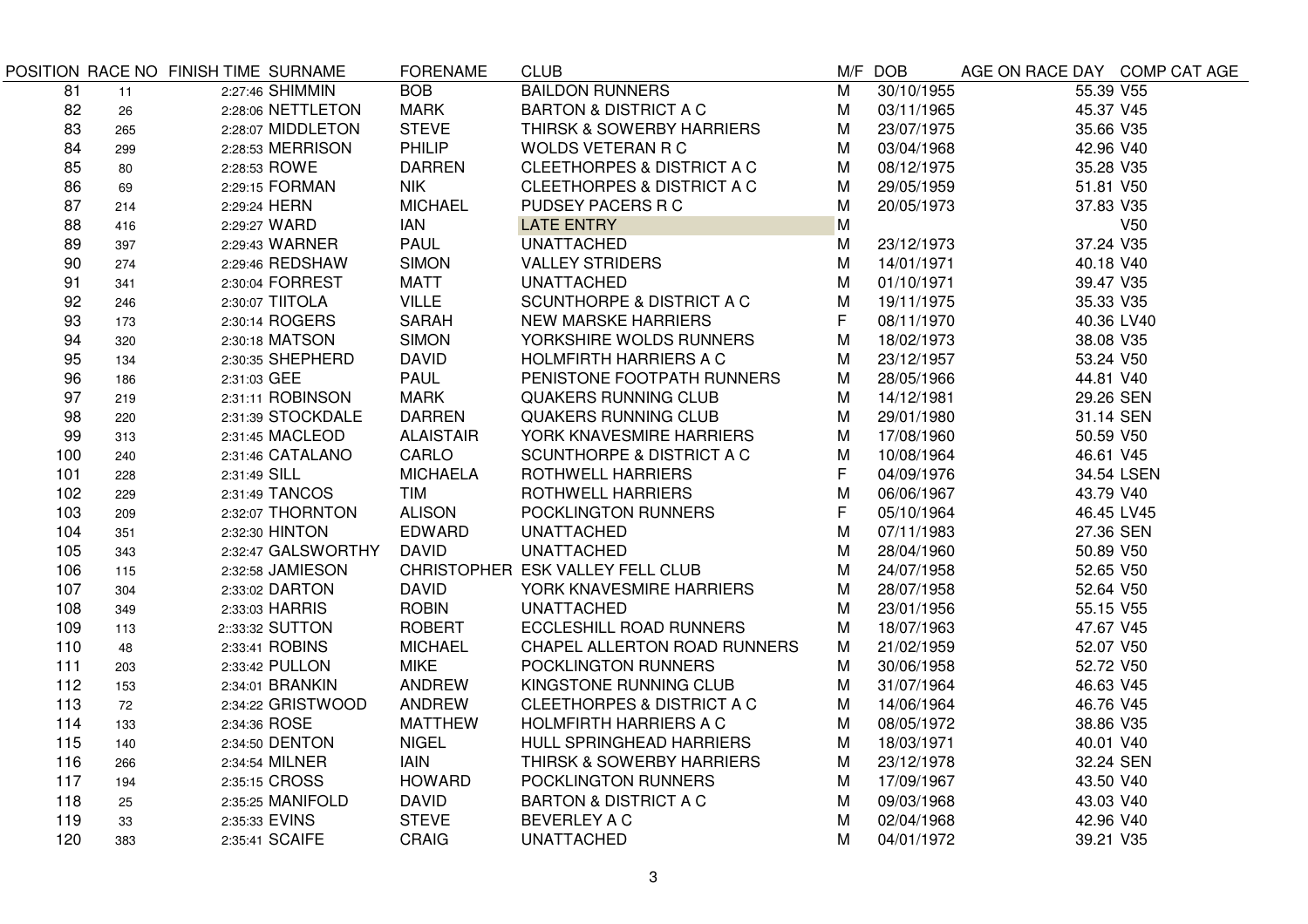| $\overline{\mathsf{F}}$<br><b>SIAN</b><br>21/09/1987<br>23.49 LSEN<br>121<br>2:35:43 DAVIES<br>167<br><b>PETER</b><br>122<br>2:35:53 WATKINSON<br><b>BEVERLEY A C</b><br>58.77 V55<br>Μ<br>10/06/1952<br>43<br><b>SHARON</b><br>NORTH YORK MOORS A C<br>F<br>123<br>2:35:57 GAYTER<br>30/10/1963<br>47.39 LV45<br>177<br>M<br>124<br>2:36:17 LOWRY<br>PHIL<br><b>SCUNTHORPE &amp; DISTRICT A C</b><br>20/01/1973<br>38.16 V35<br>244<br>125<br><b>CHRIS</b><br><b>HYDE PARK HARRIERS</b><br>M<br>15/07/1956<br>54.68 V50<br>2:36:20 JONES<br>143<br><b>NICHOLAS</b><br>M<br>126<br>2:36;54 HARNE<br><b>UNATTACHED</b><br>10/10/1981<br>29.44 SEN<br>348<br><b>LUCY</b><br><b>BEVERLEY A C</b><br>F<br>127<br>2:37:31 STAMFORD<br>05/12/1974<br>36.29 LV35<br>42<br>128<br>2:37:44 PINDER<br><b>MARK</b><br>YORK ACORN RUNNING CLUB<br>M<br>18/01/1990<br>21.17 SEN<br>303<br>F<br>129<br>LUCY<br>CITY OF HULL A C<br>08/12/1968<br>42.28 LV40<br>2:37:50 KHAN<br>61<br>130<br>2:37:50 LAMBERT<br><b>PHIL</b><br>CITY OF HULL A C<br>M<br>18/02/1962<br>49.08 V45<br>62<br><b>MATT</b><br>52.13 V50<br>131<br>2:38:03 PAXTON<br><b>UNATTACHED</b><br>M<br>01/02/1959<br>372<br><b>STEVE</b><br>M<br>132<br>2:38:08 ROBINSON<br><b>UNATTACHED</b><br>09/06/1960<br>50.78 V50<br>378<br>133<br><b>NIGEL</b><br><b>UNATTACHED</b><br>M<br>27/05/1967<br>43.81 V40<br>2:38:09 ROTHERY<br>379<br><b>PAUL</b><br><b>VALLEY STRIDERS</b><br>M<br>24/10/1958<br>52.40 V50<br>134<br>2:38:26 GILL<br>271<br><b>COLIN</b><br>YORK KNAVESMIRE HARRIERS<br>M<br>45.68 V45<br>135<br>2:38:27 LEA<br>16/07/1965<br>311<br><b>MARC</b><br>M<br>136<br>2:38:41 COOPER<br><b>LATE ENTRY</b><br><b>SEN</b><br>413<br>137<br>2:38:42 BOURNE<br><b>MARCUS</b><br>POCKLINGTON RUNNERS<br>M<br>07/12/1970<br>40.28 V40<br>190<br>138<br>2:38:57 SWEETLOVE<br><b>MALCOLM</b><br><b>SCARBOROUGH A C</b><br>M<br>21/03/1951<br>60.00 V55<br>238<br>2:39:18 KENDRICK<br><b>ANTHONY</b><br>YORK KNAVESMIRE HARRIERS<br>54.48 V50<br>139<br>М<br>26/09/1956<br>310<br>140<br>2:39:25 BOWN<br><b>MARTIN</b><br><b>UNATTACHED</b><br>М<br>28/12/1971<br>39.23 V35<br>327<br>F.<br>141<br>2:39:29 RAPER<br><b>JANE</b><br>BILLINGHAM MARSH HOUSE HARRIERS<br>29/04/1966<br>44.89 LV40<br>44<br>142<br><b>IAN</b><br>23/07/1970<br>40.66 V40<br>2:39:35 FERGUSSON<br>CITY OF HULL A C<br>М<br>55<br>143<br>2:39:39 WRIGHTON<br><b>DAVID</b><br><b>UNATTACHED</b><br>M<br>02/02/1971<br>40.13 V40<br>407<br>CAROL-ANN<br><b>ROTHWELL HARRIERS</b><br>F<br>144<br>2:39:53 DAVIES<br>16/02/1956<br>55.09 LV55+<br>226<br>M<br>145<br>2:39:55 ROBINSON<br><b>MARK</b><br><b>UNATTACHED</b><br>22/12/1972<br>38.24 V35<br>377<br><b>DEBORAH</b><br>F<br>146<br>2:40:00 STOCKLEY<br>LEEDS & BRADFORD TRIATHLON CLUB<br>24/12/1971<br>39.24 LV35<br>166<br><b>NICOLA</b><br>F<br>147<br>2:40:04 BETTIS<br><b>KIPPAX HARRIERS</b><br>28/09/1980<br>30.47 LSEN<br>157<br>2:40:07 BARRACLOUGH EMMA<br>F<br>148<br><b>BARRACUDA TRIATHLON</b><br>22/06/1984<br>26.74 LSEN<br>18<br>149<br>2:41:00 MEAGOR<br><b>LUCAS</b><br><b>BEVERLEY A C</b><br>М<br>01/10/1975<br>35.47 V35<br>37<br>F<br>150<br>2:41:08 DONALD<br><b>JULIE</b><br>BEVERLEY A C<br>17/01/1969<br>42.17 LV40<br>32<br>151<br>2:41;16 POTTER<br><b>TOM</b><br>OTLEY A C<br>М<br>01/04/1986<br>24.97 SEN<br>183<br><b>CHRIS</b><br><b>CHESTER TRI CLUB</b><br>152<br>2:41:37 HULSE<br>M<br>20/04/1963<br>47.92 V45<br>50<br>153<br><b>JODY</b><br>31.87 SEN<br>2:41:50 HORTH<br>COTTINGHAM FIT MUMS AND FRIENDS<br>M<br>05/05/1979<br>86<br><b>KEVIN</b><br>154<br>2:42:28 KILKENNY<br><b>UNATTACHED</b><br>M<br>24/02/1958<br>53.07 V50<br>360<br><b>NICK</b><br>155<br>2:42:48 STUBBS<br><b>UNATTACHED</b><br>29/04/1975<br>35.89 V35<br>Μ<br>391<br>156<br><b>PIRJO</b><br>CLEETHORPES & DISTRICT A C<br>F<br>2:43:16 KIVELAINEN<br>14/02/1963<br>48.09 LV45<br>75<br><b>STEVE</b><br>157<br>KEIGHLEY & CRAVEN A C<br>M<br>14/09/1951<br>59.51 V55<br>2:43:36 CARTER<br>146<br>F<br>158<br>2:44:34 DALE<br><b>ANN</b><br><b>WETHERBY RUNNERS A C</b><br>09/01/1973<br>38.19 LV35<br>285<br>F<br><b>SUE</b><br>159<br><b>VALLEY STRIDERS</b><br>2:44:42 SUNDERLAND<br>01/10/1960<br>50.46 LV50<br>275<br>F<br><b>UNATTACHED</b><br>160<br>2:44:30 SETTLE<br>JAN<br>30/01/1962<br>49.13 LV45<br>385 |  | POSITION RACE NO FINISH TIME SURNAME | <b>FORENAME</b> | <b>CLUB</b>           | M/F DOB | AGE ON RACE DAY COMP CAT AGE |  |
|---------------------------------------------------------------------------------------------------------------------------------------------------------------------------------------------------------------------------------------------------------------------------------------------------------------------------------------------------------------------------------------------------------------------------------------------------------------------------------------------------------------------------------------------------------------------------------------------------------------------------------------------------------------------------------------------------------------------------------------------------------------------------------------------------------------------------------------------------------------------------------------------------------------------------------------------------------------------------------------------------------------------------------------------------------------------------------------------------------------------------------------------------------------------------------------------------------------------------------------------------------------------------------------------------------------------------------------------------------------------------------------------------------------------------------------------------------------------------------------------------------------------------------------------------------------------------------------------------------------------------------------------------------------------------------------------------------------------------------------------------------------------------------------------------------------------------------------------------------------------------------------------------------------------------------------------------------------------------------------------------------------------------------------------------------------------------------------------------------------------------------------------------------------------------------------------------------------------------------------------------------------------------------------------------------------------------------------------------------------------------------------------------------------------------------------------------------------------------------------------------------------------------------------------------------------------------------------------------------------------------------------------------------------------------------------------------------------------------------------------------------------------------------------------------------------------------------------------------------------------------------------------------------------------------------------------------------------------------------------------------------------------------------------------------------------------------------------------------------------------------------------------------------------------------------------------------------------------------------------------------------------------------------------------------------------------------------------------------------------------------------------------------------------------------------------------------------------------------------------------------------------------------------------------------------------------------------------------------------------------------------------------------------------------------------------------------------------------------------------------------------------------------------------------------------------------------------------------------------------------------------------------------------------------------------------------------------------------------------------------------------------------------------------------------------------------------------------------------------------------------------------------------------------------------------------------------------------------------------------------------------------------------------------------------------------------------|--|--------------------------------------|-----------------|-----------------------|---------|------------------------------|--|
|                                                                                                                                                                                                                                                                                                                                                                                                                                                                                                                                                                                                                                                                                                                                                                                                                                                                                                                                                                                                                                                                                                                                                                                                                                                                                                                                                                                                                                                                                                                                                                                                                                                                                                                                                                                                                                                                                                                                                                                                                                                                                                                                                                                                                                                                                                                                                                                                                                                                                                                                                                                                                                                                                                                                                                                                                                                                                                                                                                                                                                                                                                                                                                                                                                                                                                                                                                                                                                                                                                                                                                                                                                                                                                                                                                                                                                                                                                                                                                                                                                                                                                                                                                                                                                                                                                                           |  |                                      |                 | <b>LEEDS CITY A C</b> |         |                              |  |
|                                                                                                                                                                                                                                                                                                                                                                                                                                                                                                                                                                                                                                                                                                                                                                                                                                                                                                                                                                                                                                                                                                                                                                                                                                                                                                                                                                                                                                                                                                                                                                                                                                                                                                                                                                                                                                                                                                                                                                                                                                                                                                                                                                                                                                                                                                                                                                                                                                                                                                                                                                                                                                                                                                                                                                                                                                                                                                                                                                                                                                                                                                                                                                                                                                                                                                                                                                                                                                                                                                                                                                                                                                                                                                                                                                                                                                                                                                                                                                                                                                                                                                                                                                                                                                                                                                                           |  |                                      |                 |                       |         |                              |  |
|                                                                                                                                                                                                                                                                                                                                                                                                                                                                                                                                                                                                                                                                                                                                                                                                                                                                                                                                                                                                                                                                                                                                                                                                                                                                                                                                                                                                                                                                                                                                                                                                                                                                                                                                                                                                                                                                                                                                                                                                                                                                                                                                                                                                                                                                                                                                                                                                                                                                                                                                                                                                                                                                                                                                                                                                                                                                                                                                                                                                                                                                                                                                                                                                                                                                                                                                                                                                                                                                                                                                                                                                                                                                                                                                                                                                                                                                                                                                                                                                                                                                                                                                                                                                                                                                                                                           |  |                                      |                 |                       |         |                              |  |
|                                                                                                                                                                                                                                                                                                                                                                                                                                                                                                                                                                                                                                                                                                                                                                                                                                                                                                                                                                                                                                                                                                                                                                                                                                                                                                                                                                                                                                                                                                                                                                                                                                                                                                                                                                                                                                                                                                                                                                                                                                                                                                                                                                                                                                                                                                                                                                                                                                                                                                                                                                                                                                                                                                                                                                                                                                                                                                                                                                                                                                                                                                                                                                                                                                                                                                                                                                                                                                                                                                                                                                                                                                                                                                                                                                                                                                                                                                                                                                                                                                                                                                                                                                                                                                                                                                                           |  |                                      |                 |                       |         |                              |  |
|                                                                                                                                                                                                                                                                                                                                                                                                                                                                                                                                                                                                                                                                                                                                                                                                                                                                                                                                                                                                                                                                                                                                                                                                                                                                                                                                                                                                                                                                                                                                                                                                                                                                                                                                                                                                                                                                                                                                                                                                                                                                                                                                                                                                                                                                                                                                                                                                                                                                                                                                                                                                                                                                                                                                                                                                                                                                                                                                                                                                                                                                                                                                                                                                                                                                                                                                                                                                                                                                                                                                                                                                                                                                                                                                                                                                                                                                                                                                                                                                                                                                                                                                                                                                                                                                                                                           |  |                                      |                 |                       |         |                              |  |
|                                                                                                                                                                                                                                                                                                                                                                                                                                                                                                                                                                                                                                                                                                                                                                                                                                                                                                                                                                                                                                                                                                                                                                                                                                                                                                                                                                                                                                                                                                                                                                                                                                                                                                                                                                                                                                                                                                                                                                                                                                                                                                                                                                                                                                                                                                                                                                                                                                                                                                                                                                                                                                                                                                                                                                                                                                                                                                                                                                                                                                                                                                                                                                                                                                                                                                                                                                                                                                                                                                                                                                                                                                                                                                                                                                                                                                                                                                                                                                                                                                                                                                                                                                                                                                                                                                                           |  |                                      |                 |                       |         |                              |  |
|                                                                                                                                                                                                                                                                                                                                                                                                                                                                                                                                                                                                                                                                                                                                                                                                                                                                                                                                                                                                                                                                                                                                                                                                                                                                                                                                                                                                                                                                                                                                                                                                                                                                                                                                                                                                                                                                                                                                                                                                                                                                                                                                                                                                                                                                                                                                                                                                                                                                                                                                                                                                                                                                                                                                                                                                                                                                                                                                                                                                                                                                                                                                                                                                                                                                                                                                                                                                                                                                                                                                                                                                                                                                                                                                                                                                                                                                                                                                                                                                                                                                                                                                                                                                                                                                                                                           |  |                                      |                 |                       |         |                              |  |
|                                                                                                                                                                                                                                                                                                                                                                                                                                                                                                                                                                                                                                                                                                                                                                                                                                                                                                                                                                                                                                                                                                                                                                                                                                                                                                                                                                                                                                                                                                                                                                                                                                                                                                                                                                                                                                                                                                                                                                                                                                                                                                                                                                                                                                                                                                                                                                                                                                                                                                                                                                                                                                                                                                                                                                                                                                                                                                                                                                                                                                                                                                                                                                                                                                                                                                                                                                                                                                                                                                                                                                                                                                                                                                                                                                                                                                                                                                                                                                                                                                                                                                                                                                                                                                                                                                                           |  |                                      |                 |                       |         |                              |  |
|                                                                                                                                                                                                                                                                                                                                                                                                                                                                                                                                                                                                                                                                                                                                                                                                                                                                                                                                                                                                                                                                                                                                                                                                                                                                                                                                                                                                                                                                                                                                                                                                                                                                                                                                                                                                                                                                                                                                                                                                                                                                                                                                                                                                                                                                                                                                                                                                                                                                                                                                                                                                                                                                                                                                                                                                                                                                                                                                                                                                                                                                                                                                                                                                                                                                                                                                                                                                                                                                                                                                                                                                                                                                                                                                                                                                                                                                                                                                                                                                                                                                                                                                                                                                                                                                                                                           |  |                                      |                 |                       |         |                              |  |
|                                                                                                                                                                                                                                                                                                                                                                                                                                                                                                                                                                                                                                                                                                                                                                                                                                                                                                                                                                                                                                                                                                                                                                                                                                                                                                                                                                                                                                                                                                                                                                                                                                                                                                                                                                                                                                                                                                                                                                                                                                                                                                                                                                                                                                                                                                                                                                                                                                                                                                                                                                                                                                                                                                                                                                                                                                                                                                                                                                                                                                                                                                                                                                                                                                                                                                                                                                                                                                                                                                                                                                                                                                                                                                                                                                                                                                                                                                                                                                                                                                                                                                                                                                                                                                                                                                                           |  |                                      |                 |                       |         |                              |  |
|                                                                                                                                                                                                                                                                                                                                                                                                                                                                                                                                                                                                                                                                                                                                                                                                                                                                                                                                                                                                                                                                                                                                                                                                                                                                                                                                                                                                                                                                                                                                                                                                                                                                                                                                                                                                                                                                                                                                                                                                                                                                                                                                                                                                                                                                                                                                                                                                                                                                                                                                                                                                                                                                                                                                                                                                                                                                                                                                                                                                                                                                                                                                                                                                                                                                                                                                                                                                                                                                                                                                                                                                                                                                                                                                                                                                                                                                                                                                                                                                                                                                                                                                                                                                                                                                                                                           |  |                                      |                 |                       |         |                              |  |
|                                                                                                                                                                                                                                                                                                                                                                                                                                                                                                                                                                                                                                                                                                                                                                                                                                                                                                                                                                                                                                                                                                                                                                                                                                                                                                                                                                                                                                                                                                                                                                                                                                                                                                                                                                                                                                                                                                                                                                                                                                                                                                                                                                                                                                                                                                                                                                                                                                                                                                                                                                                                                                                                                                                                                                                                                                                                                                                                                                                                                                                                                                                                                                                                                                                                                                                                                                                                                                                                                                                                                                                                                                                                                                                                                                                                                                                                                                                                                                                                                                                                                                                                                                                                                                                                                                                           |  |                                      |                 |                       |         |                              |  |
|                                                                                                                                                                                                                                                                                                                                                                                                                                                                                                                                                                                                                                                                                                                                                                                                                                                                                                                                                                                                                                                                                                                                                                                                                                                                                                                                                                                                                                                                                                                                                                                                                                                                                                                                                                                                                                                                                                                                                                                                                                                                                                                                                                                                                                                                                                                                                                                                                                                                                                                                                                                                                                                                                                                                                                                                                                                                                                                                                                                                                                                                                                                                                                                                                                                                                                                                                                                                                                                                                                                                                                                                                                                                                                                                                                                                                                                                                                                                                                                                                                                                                                                                                                                                                                                                                                                           |  |                                      |                 |                       |         |                              |  |
|                                                                                                                                                                                                                                                                                                                                                                                                                                                                                                                                                                                                                                                                                                                                                                                                                                                                                                                                                                                                                                                                                                                                                                                                                                                                                                                                                                                                                                                                                                                                                                                                                                                                                                                                                                                                                                                                                                                                                                                                                                                                                                                                                                                                                                                                                                                                                                                                                                                                                                                                                                                                                                                                                                                                                                                                                                                                                                                                                                                                                                                                                                                                                                                                                                                                                                                                                                                                                                                                                                                                                                                                                                                                                                                                                                                                                                                                                                                                                                                                                                                                                                                                                                                                                                                                                                                           |  |                                      |                 |                       |         |                              |  |
|                                                                                                                                                                                                                                                                                                                                                                                                                                                                                                                                                                                                                                                                                                                                                                                                                                                                                                                                                                                                                                                                                                                                                                                                                                                                                                                                                                                                                                                                                                                                                                                                                                                                                                                                                                                                                                                                                                                                                                                                                                                                                                                                                                                                                                                                                                                                                                                                                                                                                                                                                                                                                                                                                                                                                                                                                                                                                                                                                                                                                                                                                                                                                                                                                                                                                                                                                                                                                                                                                                                                                                                                                                                                                                                                                                                                                                                                                                                                                                                                                                                                                                                                                                                                                                                                                                                           |  |                                      |                 |                       |         |                              |  |
|                                                                                                                                                                                                                                                                                                                                                                                                                                                                                                                                                                                                                                                                                                                                                                                                                                                                                                                                                                                                                                                                                                                                                                                                                                                                                                                                                                                                                                                                                                                                                                                                                                                                                                                                                                                                                                                                                                                                                                                                                                                                                                                                                                                                                                                                                                                                                                                                                                                                                                                                                                                                                                                                                                                                                                                                                                                                                                                                                                                                                                                                                                                                                                                                                                                                                                                                                                                                                                                                                                                                                                                                                                                                                                                                                                                                                                                                                                                                                                                                                                                                                                                                                                                                                                                                                                                           |  |                                      |                 |                       |         |                              |  |
|                                                                                                                                                                                                                                                                                                                                                                                                                                                                                                                                                                                                                                                                                                                                                                                                                                                                                                                                                                                                                                                                                                                                                                                                                                                                                                                                                                                                                                                                                                                                                                                                                                                                                                                                                                                                                                                                                                                                                                                                                                                                                                                                                                                                                                                                                                                                                                                                                                                                                                                                                                                                                                                                                                                                                                                                                                                                                                                                                                                                                                                                                                                                                                                                                                                                                                                                                                                                                                                                                                                                                                                                                                                                                                                                                                                                                                                                                                                                                                                                                                                                                                                                                                                                                                                                                                                           |  |                                      |                 |                       |         |                              |  |
|                                                                                                                                                                                                                                                                                                                                                                                                                                                                                                                                                                                                                                                                                                                                                                                                                                                                                                                                                                                                                                                                                                                                                                                                                                                                                                                                                                                                                                                                                                                                                                                                                                                                                                                                                                                                                                                                                                                                                                                                                                                                                                                                                                                                                                                                                                                                                                                                                                                                                                                                                                                                                                                                                                                                                                                                                                                                                                                                                                                                                                                                                                                                                                                                                                                                                                                                                                                                                                                                                                                                                                                                                                                                                                                                                                                                                                                                                                                                                                                                                                                                                                                                                                                                                                                                                                                           |  |                                      |                 |                       |         |                              |  |
|                                                                                                                                                                                                                                                                                                                                                                                                                                                                                                                                                                                                                                                                                                                                                                                                                                                                                                                                                                                                                                                                                                                                                                                                                                                                                                                                                                                                                                                                                                                                                                                                                                                                                                                                                                                                                                                                                                                                                                                                                                                                                                                                                                                                                                                                                                                                                                                                                                                                                                                                                                                                                                                                                                                                                                                                                                                                                                                                                                                                                                                                                                                                                                                                                                                                                                                                                                                                                                                                                                                                                                                                                                                                                                                                                                                                                                                                                                                                                                                                                                                                                                                                                                                                                                                                                                                           |  |                                      |                 |                       |         |                              |  |
|                                                                                                                                                                                                                                                                                                                                                                                                                                                                                                                                                                                                                                                                                                                                                                                                                                                                                                                                                                                                                                                                                                                                                                                                                                                                                                                                                                                                                                                                                                                                                                                                                                                                                                                                                                                                                                                                                                                                                                                                                                                                                                                                                                                                                                                                                                                                                                                                                                                                                                                                                                                                                                                                                                                                                                                                                                                                                                                                                                                                                                                                                                                                                                                                                                                                                                                                                                                                                                                                                                                                                                                                                                                                                                                                                                                                                                                                                                                                                                                                                                                                                                                                                                                                                                                                                                                           |  |                                      |                 |                       |         |                              |  |
|                                                                                                                                                                                                                                                                                                                                                                                                                                                                                                                                                                                                                                                                                                                                                                                                                                                                                                                                                                                                                                                                                                                                                                                                                                                                                                                                                                                                                                                                                                                                                                                                                                                                                                                                                                                                                                                                                                                                                                                                                                                                                                                                                                                                                                                                                                                                                                                                                                                                                                                                                                                                                                                                                                                                                                                                                                                                                                                                                                                                                                                                                                                                                                                                                                                                                                                                                                                                                                                                                                                                                                                                                                                                                                                                                                                                                                                                                                                                                                                                                                                                                                                                                                                                                                                                                                                           |  |                                      |                 |                       |         |                              |  |
|                                                                                                                                                                                                                                                                                                                                                                                                                                                                                                                                                                                                                                                                                                                                                                                                                                                                                                                                                                                                                                                                                                                                                                                                                                                                                                                                                                                                                                                                                                                                                                                                                                                                                                                                                                                                                                                                                                                                                                                                                                                                                                                                                                                                                                                                                                                                                                                                                                                                                                                                                                                                                                                                                                                                                                                                                                                                                                                                                                                                                                                                                                                                                                                                                                                                                                                                                                                                                                                                                                                                                                                                                                                                                                                                                                                                                                                                                                                                                                                                                                                                                                                                                                                                                                                                                                                           |  |                                      |                 |                       |         |                              |  |
|                                                                                                                                                                                                                                                                                                                                                                                                                                                                                                                                                                                                                                                                                                                                                                                                                                                                                                                                                                                                                                                                                                                                                                                                                                                                                                                                                                                                                                                                                                                                                                                                                                                                                                                                                                                                                                                                                                                                                                                                                                                                                                                                                                                                                                                                                                                                                                                                                                                                                                                                                                                                                                                                                                                                                                                                                                                                                                                                                                                                                                                                                                                                                                                                                                                                                                                                                                                                                                                                                                                                                                                                                                                                                                                                                                                                                                                                                                                                                                                                                                                                                                                                                                                                                                                                                                                           |  |                                      |                 |                       |         |                              |  |
|                                                                                                                                                                                                                                                                                                                                                                                                                                                                                                                                                                                                                                                                                                                                                                                                                                                                                                                                                                                                                                                                                                                                                                                                                                                                                                                                                                                                                                                                                                                                                                                                                                                                                                                                                                                                                                                                                                                                                                                                                                                                                                                                                                                                                                                                                                                                                                                                                                                                                                                                                                                                                                                                                                                                                                                                                                                                                                                                                                                                                                                                                                                                                                                                                                                                                                                                                                                                                                                                                                                                                                                                                                                                                                                                                                                                                                                                                                                                                                                                                                                                                                                                                                                                                                                                                                                           |  |                                      |                 |                       |         |                              |  |
|                                                                                                                                                                                                                                                                                                                                                                                                                                                                                                                                                                                                                                                                                                                                                                                                                                                                                                                                                                                                                                                                                                                                                                                                                                                                                                                                                                                                                                                                                                                                                                                                                                                                                                                                                                                                                                                                                                                                                                                                                                                                                                                                                                                                                                                                                                                                                                                                                                                                                                                                                                                                                                                                                                                                                                                                                                                                                                                                                                                                                                                                                                                                                                                                                                                                                                                                                                                                                                                                                                                                                                                                                                                                                                                                                                                                                                                                                                                                                                                                                                                                                                                                                                                                                                                                                                                           |  |                                      |                 |                       |         |                              |  |
|                                                                                                                                                                                                                                                                                                                                                                                                                                                                                                                                                                                                                                                                                                                                                                                                                                                                                                                                                                                                                                                                                                                                                                                                                                                                                                                                                                                                                                                                                                                                                                                                                                                                                                                                                                                                                                                                                                                                                                                                                                                                                                                                                                                                                                                                                                                                                                                                                                                                                                                                                                                                                                                                                                                                                                                                                                                                                                                                                                                                                                                                                                                                                                                                                                                                                                                                                                                                                                                                                                                                                                                                                                                                                                                                                                                                                                                                                                                                                                                                                                                                                                                                                                                                                                                                                                                           |  |                                      |                 |                       |         |                              |  |
|                                                                                                                                                                                                                                                                                                                                                                                                                                                                                                                                                                                                                                                                                                                                                                                                                                                                                                                                                                                                                                                                                                                                                                                                                                                                                                                                                                                                                                                                                                                                                                                                                                                                                                                                                                                                                                                                                                                                                                                                                                                                                                                                                                                                                                                                                                                                                                                                                                                                                                                                                                                                                                                                                                                                                                                                                                                                                                                                                                                                                                                                                                                                                                                                                                                                                                                                                                                                                                                                                                                                                                                                                                                                                                                                                                                                                                                                                                                                                                                                                                                                                                                                                                                                                                                                                                                           |  |                                      |                 |                       |         |                              |  |
|                                                                                                                                                                                                                                                                                                                                                                                                                                                                                                                                                                                                                                                                                                                                                                                                                                                                                                                                                                                                                                                                                                                                                                                                                                                                                                                                                                                                                                                                                                                                                                                                                                                                                                                                                                                                                                                                                                                                                                                                                                                                                                                                                                                                                                                                                                                                                                                                                                                                                                                                                                                                                                                                                                                                                                                                                                                                                                                                                                                                                                                                                                                                                                                                                                                                                                                                                                                                                                                                                                                                                                                                                                                                                                                                                                                                                                                                                                                                                                                                                                                                                                                                                                                                                                                                                                                           |  |                                      |                 |                       |         |                              |  |
|                                                                                                                                                                                                                                                                                                                                                                                                                                                                                                                                                                                                                                                                                                                                                                                                                                                                                                                                                                                                                                                                                                                                                                                                                                                                                                                                                                                                                                                                                                                                                                                                                                                                                                                                                                                                                                                                                                                                                                                                                                                                                                                                                                                                                                                                                                                                                                                                                                                                                                                                                                                                                                                                                                                                                                                                                                                                                                                                                                                                                                                                                                                                                                                                                                                                                                                                                                                                                                                                                                                                                                                                                                                                                                                                                                                                                                                                                                                                                                                                                                                                                                                                                                                                                                                                                                                           |  |                                      |                 |                       |         |                              |  |
|                                                                                                                                                                                                                                                                                                                                                                                                                                                                                                                                                                                                                                                                                                                                                                                                                                                                                                                                                                                                                                                                                                                                                                                                                                                                                                                                                                                                                                                                                                                                                                                                                                                                                                                                                                                                                                                                                                                                                                                                                                                                                                                                                                                                                                                                                                                                                                                                                                                                                                                                                                                                                                                                                                                                                                                                                                                                                                                                                                                                                                                                                                                                                                                                                                                                                                                                                                                                                                                                                                                                                                                                                                                                                                                                                                                                                                                                                                                                                                                                                                                                                                                                                                                                                                                                                                                           |  |                                      |                 |                       |         |                              |  |
|                                                                                                                                                                                                                                                                                                                                                                                                                                                                                                                                                                                                                                                                                                                                                                                                                                                                                                                                                                                                                                                                                                                                                                                                                                                                                                                                                                                                                                                                                                                                                                                                                                                                                                                                                                                                                                                                                                                                                                                                                                                                                                                                                                                                                                                                                                                                                                                                                                                                                                                                                                                                                                                                                                                                                                                                                                                                                                                                                                                                                                                                                                                                                                                                                                                                                                                                                                                                                                                                                                                                                                                                                                                                                                                                                                                                                                                                                                                                                                                                                                                                                                                                                                                                                                                                                                                           |  |                                      |                 |                       |         |                              |  |
|                                                                                                                                                                                                                                                                                                                                                                                                                                                                                                                                                                                                                                                                                                                                                                                                                                                                                                                                                                                                                                                                                                                                                                                                                                                                                                                                                                                                                                                                                                                                                                                                                                                                                                                                                                                                                                                                                                                                                                                                                                                                                                                                                                                                                                                                                                                                                                                                                                                                                                                                                                                                                                                                                                                                                                                                                                                                                                                                                                                                                                                                                                                                                                                                                                                                                                                                                                                                                                                                                                                                                                                                                                                                                                                                                                                                                                                                                                                                                                                                                                                                                                                                                                                                                                                                                                                           |  |                                      |                 |                       |         |                              |  |
|                                                                                                                                                                                                                                                                                                                                                                                                                                                                                                                                                                                                                                                                                                                                                                                                                                                                                                                                                                                                                                                                                                                                                                                                                                                                                                                                                                                                                                                                                                                                                                                                                                                                                                                                                                                                                                                                                                                                                                                                                                                                                                                                                                                                                                                                                                                                                                                                                                                                                                                                                                                                                                                                                                                                                                                                                                                                                                                                                                                                                                                                                                                                                                                                                                                                                                                                                                                                                                                                                                                                                                                                                                                                                                                                                                                                                                                                                                                                                                                                                                                                                                                                                                                                                                                                                                                           |  |                                      |                 |                       |         |                              |  |
|                                                                                                                                                                                                                                                                                                                                                                                                                                                                                                                                                                                                                                                                                                                                                                                                                                                                                                                                                                                                                                                                                                                                                                                                                                                                                                                                                                                                                                                                                                                                                                                                                                                                                                                                                                                                                                                                                                                                                                                                                                                                                                                                                                                                                                                                                                                                                                                                                                                                                                                                                                                                                                                                                                                                                                                                                                                                                                                                                                                                                                                                                                                                                                                                                                                                                                                                                                                                                                                                                                                                                                                                                                                                                                                                                                                                                                                                                                                                                                                                                                                                                                                                                                                                                                                                                                                           |  |                                      |                 |                       |         |                              |  |
|                                                                                                                                                                                                                                                                                                                                                                                                                                                                                                                                                                                                                                                                                                                                                                                                                                                                                                                                                                                                                                                                                                                                                                                                                                                                                                                                                                                                                                                                                                                                                                                                                                                                                                                                                                                                                                                                                                                                                                                                                                                                                                                                                                                                                                                                                                                                                                                                                                                                                                                                                                                                                                                                                                                                                                                                                                                                                                                                                                                                                                                                                                                                                                                                                                                                                                                                                                                                                                                                                                                                                                                                                                                                                                                                                                                                                                                                                                                                                                                                                                                                                                                                                                                                                                                                                                                           |  |                                      |                 |                       |         |                              |  |
|                                                                                                                                                                                                                                                                                                                                                                                                                                                                                                                                                                                                                                                                                                                                                                                                                                                                                                                                                                                                                                                                                                                                                                                                                                                                                                                                                                                                                                                                                                                                                                                                                                                                                                                                                                                                                                                                                                                                                                                                                                                                                                                                                                                                                                                                                                                                                                                                                                                                                                                                                                                                                                                                                                                                                                                                                                                                                                                                                                                                                                                                                                                                                                                                                                                                                                                                                                                                                                                                                                                                                                                                                                                                                                                                                                                                                                                                                                                                                                                                                                                                                                                                                                                                                                                                                                                           |  |                                      |                 |                       |         |                              |  |
|                                                                                                                                                                                                                                                                                                                                                                                                                                                                                                                                                                                                                                                                                                                                                                                                                                                                                                                                                                                                                                                                                                                                                                                                                                                                                                                                                                                                                                                                                                                                                                                                                                                                                                                                                                                                                                                                                                                                                                                                                                                                                                                                                                                                                                                                                                                                                                                                                                                                                                                                                                                                                                                                                                                                                                                                                                                                                                                                                                                                                                                                                                                                                                                                                                                                                                                                                                                                                                                                                                                                                                                                                                                                                                                                                                                                                                                                                                                                                                                                                                                                                                                                                                                                                                                                                                                           |  |                                      |                 |                       |         |                              |  |
|                                                                                                                                                                                                                                                                                                                                                                                                                                                                                                                                                                                                                                                                                                                                                                                                                                                                                                                                                                                                                                                                                                                                                                                                                                                                                                                                                                                                                                                                                                                                                                                                                                                                                                                                                                                                                                                                                                                                                                                                                                                                                                                                                                                                                                                                                                                                                                                                                                                                                                                                                                                                                                                                                                                                                                                                                                                                                                                                                                                                                                                                                                                                                                                                                                                                                                                                                                                                                                                                                                                                                                                                                                                                                                                                                                                                                                                                                                                                                                                                                                                                                                                                                                                                                                                                                                                           |  |                                      |                 |                       |         |                              |  |
|                                                                                                                                                                                                                                                                                                                                                                                                                                                                                                                                                                                                                                                                                                                                                                                                                                                                                                                                                                                                                                                                                                                                                                                                                                                                                                                                                                                                                                                                                                                                                                                                                                                                                                                                                                                                                                                                                                                                                                                                                                                                                                                                                                                                                                                                                                                                                                                                                                                                                                                                                                                                                                                                                                                                                                                                                                                                                                                                                                                                                                                                                                                                                                                                                                                                                                                                                                                                                                                                                                                                                                                                                                                                                                                                                                                                                                                                                                                                                                                                                                                                                                                                                                                                                                                                                                                           |  |                                      |                 |                       |         |                              |  |
|                                                                                                                                                                                                                                                                                                                                                                                                                                                                                                                                                                                                                                                                                                                                                                                                                                                                                                                                                                                                                                                                                                                                                                                                                                                                                                                                                                                                                                                                                                                                                                                                                                                                                                                                                                                                                                                                                                                                                                                                                                                                                                                                                                                                                                                                                                                                                                                                                                                                                                                                                                                                                                                                                                                                                                                                                                                                                                                                                                                                                                                                                                                                                                                                                                                                                                                                                                                                                                                                                                                                                                                                                                                                                                                                                                                                                                                                                                                                                                                                                                                                                                                                                                                                                                                                                                                           |  |                                      |                 |                       |         |                              |  |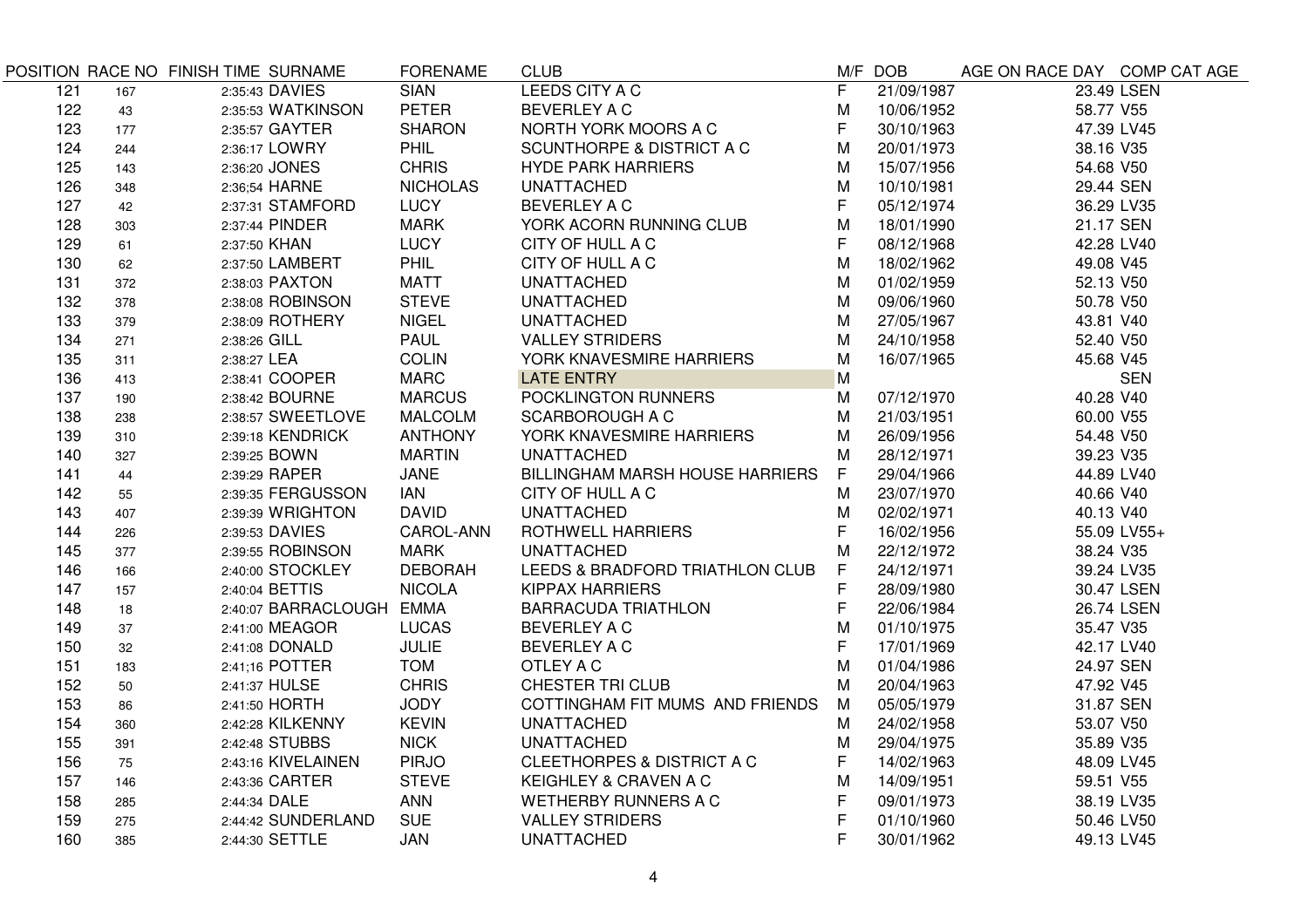|     |     | POSITION RACE NO FINISH TIME SURNAME | <b>FORENAME</b>  | <b>CLUB</b>                          |   | M/F DOB    | AGE ON RACE DAY COMP CAT AGE |            |
|-----|-----|--------------------------------------|------------------|--------------------------------------|---|------------|------------------------------|------------|
| 161 | 286 | 2:44:53 MARKS                        | <b>LAURA</b>     | <b>WETHERBY RUNNERS A C</b>          | F | 18/03/1965 | 46.00 LV45                   |            |
| 162 | 300 | 2:45:00 THOMAS                       | <b>VICKY</b>     | <b>WOLDS VETERAN R C</b>             | F | 17/06/1969 | 41.75 LV40                   |            |
| 163 | 357 | 2:45:15 HUNSLEY                      | <b>JOHN</b>      | <b>UNATTACHED</b>                    | M | 01/01/1962 | 49.21 V45                    |            |
| 164 | 138 | 2:45:18 BARRASS                      | <b>DANIEL</b>    | HULL SPRINGHEAD HARRIERS             | M | 28/07/1980 | 30.64 SEN                    |            |
| 165 | 91  | 2:45:25 WAITE                        | GARY             | <b>DRAGONS RUNNING CLUB</b>          | M | 29/12/1964 | 46.22 V45                    |            |
| 166 | 27  | 2:45:29 BARLEY                       | <b>GAVIN</b>     | BEVERLEY A C                         | М | 13/05/1967 | 43.85 V40                    |            |
| 167 | 185 | 2:45:42 DIMELOW                      | <b>GEOFFREY</b>  | PENISTONE FOOTPATH RUNNERS           | Μ | 05/05/1954 | 56.87 V55                    |            |
| 168 | 283 | 2:46:04 BELL                         | <b>RICHARD</b>   | <b>WETHERBY RUNNERS A C</b>          | Μ | 09/10/1966 | 44.44 V40                    |            |
| 169 | 262 | 2:46:09 MOSS                         | <b>STEVE</b>     | TEESDALE A C                         | М | 25/06/1958 | 52.73 V50                    |            |
| 170 | 290 | 2:46;27 KYNMAN                       | PHILLIP          | WHITE CITY R R C                     | Μ | 22/06/1963 | 47.74 V45                    |            |
| 171 | 287 | 2:46:54 WAINWRIGHT                   | <b>EMMA</b>      | <b>WETHERBY RUNNERS A C</b>          | F | 27/09/1975 | 35.48 LV35                   |            |
| 172 | 400 | 2:47:17 WILCOCK                      | <b>NEIL</b>      | <b>UNATTACHED</b>                    | M | 06/01/1971 | 40.20 V40                    |            |
| 173 | 340 | 2:47:36 FIELDING                     | <b>TIM</b>       | <b>UNATTACHED</b>                    | M | 19/04/1977 | 33.92 SEN                    |            |
| 174 | 347 | 2:47:41 HALL                         | <b>TOM</b>       | <b>UNATTACHED</b>                    | M | 21/07/1981 | 29.66 SEN                    |            |
| 175 | 261 | 2:47:45 ARCHER                       | <b>SKYE</b>      | TEESDALE A C                         | F | 11/03/1970 | 41.02 LV40                   |            |
| 176 | 225 | 2:47:47 ELLIS                        | SAM              | ROTHWELL & DISTRICT HARRIERS         | M | 20/09/1981 | 29.49 SEN                    |            |
| 177 | 247 | 2:48:06 WHITTAKER                    | <b>DENNIS</b>    | <b>SCUNTHORPE &amp; DISTRICT A C</b> | M | 23/02/1956 | 55.07 V55                    |            |
| 178 | 159 | 2:48:10 MADGIN                       | <b>NICOLA</b>    | <b>KIPPAX HARRIERS</b>               | F | 22/01/1971 | 40.16 LV40                   |            |
| 179 | 139 | 2:48:28 CAMPBELL                     | <b>ALEXANDRA</b> | HULL SPRINGHEAD HARRIERS             | F | 30/01/1973 | 38.13 LV35                   |            |
| 180 | 137 | 2:48:28 ABEL                         | <b>JAMES</b>     | HULL SPRINGHEAD HARRIERS             | М | 17/11/1957 | 53.34 V50                    |            |
| 181 | 369 | 2:48:32 NEAL                         | <b>HELEN</b>     | <b>UNATTACHED</b>                    | F | 11/06/1973 | 37.77 LV35                   |            |
| 182 | 218 | 2:48:45 McCROSSAN                    | <b>PETER</b>     | <b>QUAKERS RUNNING CLUB</b>          | M | 16/08/1980 | 30.59 SEN                    |            |
| 183 | 195 | 2:48:50 DOWSON                       | <b>JILL</b>      | POCKLINGTON RUNNERS                  | F | 18/02/1963 | 48.08 LV45                   |            |
| 184 | 155 | 2:48:52 GREEN                        | <b>MELANIE</b>   | KINGSTONE RUNNING CLUB               | F | 06/12/1977 |                              | 33.28 LSEN |
| 185 | 22  | 2:49:20 LEITCH                       | <b>MIKE</b>      | <b>BARRACUDA TRIATHLON</b>           | M | 17/01/1967 | 44.17 V40                    |            |
| 186 | 109 | 2:49:28 TAYLOR                       | <b>STEPHEN</b>   | EAST HULL HARRIERS & A C             | M | 13/01/1979 | 32.18 SEN                    |            |
| 187 | 136 | 2:49:31 HOBSON                       | JILL             | <b>HORSFORTH HARRIERS</b>            | F | 12/03/1972 | 39.02 LV35                   |            |
| 188 | 102 | 2:49:37 LONG                         | <b>JOHN</b>      | EAST HULL HARRIERS & A C             | M | 26/11/1957 | 53.31 V50                    |            |
| 189 | 13  | 2:49:38 FISHER                       | <b>JERRY</b>     | <b>BARNSLEY HARRIERS</b>             | Μ | 10/08/1967 | 43.61 V40                    |            |
| 190 | 353 | 2:49:57 HODKIN                       | <b>ROBERT</b>    | <b>UNATTACHED</b>                    | M | 14/07/1965 | 45.68 V45                    |            |
| 191 | 260 | 2:49:58 MILLICAN                     | <b>JOANNA</b>    | <b>TADCASTER HARRIERS</b>            | F | 26/05/1973 | 37.82 LV35                   |            |
| 192 | 324 | 2:49:58 BAYATTI                      | <b>NADHIM</b>    | <b>UNATTACHED</b>                    | М | 08/03/1974 | 37.03 V35                    |            |
| 193 | 302 | 2;50:06 HUNTER                       | <b>NEIL</b>      | YORK ACORN RUNNING CLUB              | M | 12/01/1962 | 49.18 V45                    |            |
| 194 | 191 | 2:50:09 BROWN                        | <b>SUE</b>       | POCKLINGTON RUNNERS                  | F | 06/02/1959 | 52.11 LV50                   |            |
| 195 | 292 | 2:50:20 STAVES                       | <b>TREVOR</b>    | WHITE CITY R R C                     | M | 16/08/1952 | 58.59 V55                    |            |
| 196 | 330 | 2:50;28 BUTT                         | <b>DAVID</b>     | <b>UNATTACHED</b>                    | Μ | 26/02/1953 | 58.06 V55                    |            |
| 197 | 366 | 2:50:30 McCARTHY                     | <b>BEN</b>       | <b>UNATTACHED</b>                    | M | 26/02/1974 | 37.06 V35                    |            |
| 198 | 130 | 2:50:55 WALLER                       | <b>NICOLA</b>    | HANDSWORTH ROADHOGS                  | F | 17/05/1968 | 42.84 LV40                   |            |
| 199 | 128 | 2:50:55 THOMAS                       | <b>KEN</b>       | HANDSWORTH ROADHOGS                  | M | 15/08/1953 | 57.59 V55                    |            |
| 200 | 364 | 2:50:56 MAYFIELD                     | <b>ANDREW</b>    | <b>UNATTACHED</b>                    | M | 05/03/1966 | 45.04 V45                    |            |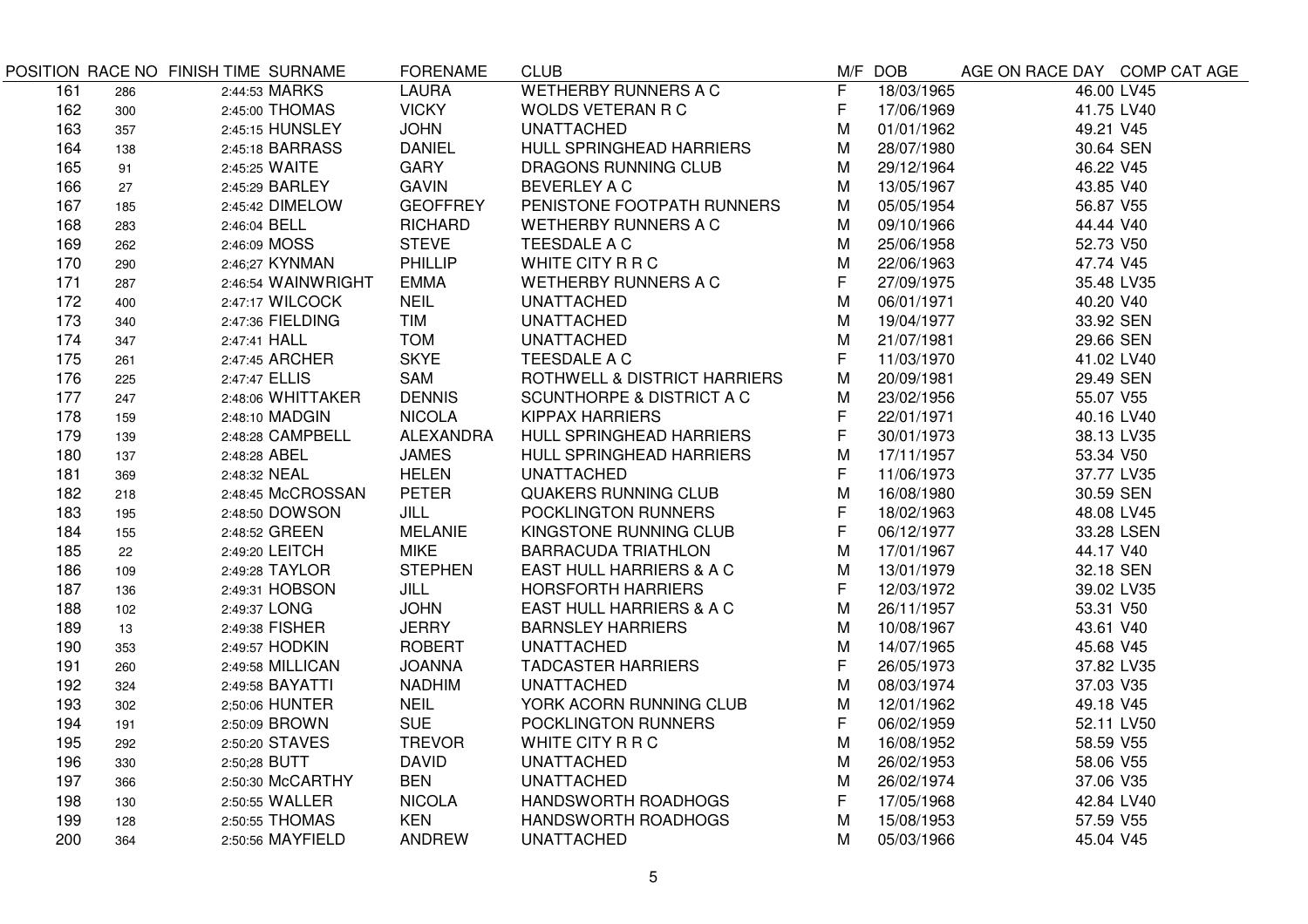|     |                | POSITION RACE NO FINISH TIME SURNAME | <b>FORENAME</b>  | <b>CLUB</b>                           |              | M/F DOB    | AGE ON RACE DAY COMP CAT AGE |             |
|-----|----------------|--------------------------------------|------------------|---------------------------------------|--------------|------------|------------------------------|-------------|
| 201 | 328            | 2:50:56 BREWER                       | <b>STEVE</b>     | <b>UNATTACHED</b>                     | M            | 21/06/1981 | 29.74 SEN                    |             |
| 202 | 114            | 2:51:04 ROBSON                       | <b>ALISTER</b>   | <b>ELVET STRIDERS</b>                 | M            | 23/01/1972 | 39.15 V35                    |             |
| 203 | 255            | 2:51:20 GEE                          | SANDY            | STAINLAND LIONS R C                   | M            | 29/03/1959 | 51.98 V50                    |             |
| 204 | 408            | 2:51:23 GIRKING                      | <b>STEVE</b>     | <b>LATE ENTRY</b>                     | M            |            |                              | V40         |
| 205 | 162            | 2:51:24 MOGER                        | ADAM             | <b>KIRKSTALL HARRIERS</b>             | M            | 27/08/1975 | 35.56 V35                    |             |
| 206 | $\overline{?}$ | 2:51:28 HAYWARD                      | <b>ADRIAN</b>    | <b>LATE ENTRY</b>                     | M            | 04/10/1951 | 59.00 V55                    |             |
| 207 | 257            | 2:51:48 STREET                       | <b>STEPHANIE</b> | <b>STEEL CITY STRIDERS</b>            | F            | 30/10/1956 | 54.38 LV50                   |             |
| 208 | 248            | 2:52:02 MELLOR                       | <b>DAWN</b>      | <b>SELBY STRIDERS</b>                 | $\mathsf F$  | 31/03/1978 |                              | 32.97 LSEN  |
| 209 | 293            | 2:52:25 TAYLOR                       | AMY              | WHITE CITY R R C                      | F            | 07/10/1983 |                              | 27.45 LSEN  |
| 210 | 387            | 2;52:39 SHUTT                        | <b>JASON</b>     | <b>UNATTACHED</b>                     | M            | 09/12/1972 | 38.28 V35                    |             |
| 211 | 111            | 2:52:52 WILKINSON                    | <b>GRAHAM</b>    | EAST HULL HARRIERS & A C              | M            | 02/03/1956 | 55.05 V55                    |             |
| 212 | 328            | 2:53:05 BREWER                       | <b>STEVE</b>     | <b>UNATTACHED</b>                     | M            | 21/06/1981 | 29.74 SEN                    |             |
| 213 | 316            | 2:53:44 BONARIUS                     | <b>JOHN</b>      | YORK POSTAL HARRIERS                  | M            | 02/08/1967 | 43.63 V40                    |             |
| 214 | 405            | 2:53:59 WISE                         | KATIE            | <b>UNATTACHED</b>                     | $\mathsf{F}$ | 14/06/1979 |                              | 31.76 LSEN  |
| 215 | 406            | 2:53:09 WISE                         | <b>SIMON</b>     | <b>UNATTACHED</b>                     | M            | 24/06/1969 | 41.74 V40                    |             |
| 216 | 160            | 2:54:03 McKAINE                      | <b>TRACEY</b>    | <b>KIPPAX HARRIERS</b>                | F            | 12/07/1968 | 42.69 LV40                   |             |
| 217 | 108            | 2:54;03 SUMPTON                      | <b>CHRIS</b>     | EAST HULL HARRIERS & A C              | M            | 27/10/1973 | 37.39 V35                    |             |
| 218 | 64             | 2;54:13 RENNISON                     | <b>KEVIN</b>     | CITY OF HULL A C                      | M            | 05/08/1958 | 52.62 V50                    |             |
| 219 | 85             | 2:54:15 YORSTON                      | <b>KAY</b>       | <b>CLEETHORPES &amp; DISTRICT A C</b> | F            | 02/05/1963 | 47.88 LV45                   |             |
| 220 | 84             | 2:54:15 YORSTON                      | ANDREW           | <b>CLEETHORPES &amp; DISTRICT A C</b> | M            | 30/11/1962 | 48.30 V45                    |             |
| 221 | 395            | 2:54:17 ULLATHURNE                   | <b>MICHAEL</b>   | <b>UNATTACHED</b>                     | M            | 08/05/1967 | 43.87 V40                    |             |
| 222 | 83             | 2:54:17 TYLER                        | LINDA            | CLEETHORPES & DISTRICT A C            | F            | 13/04/1953 |                              | 57.93 LV55+ |
| 223 | 380            | 2:54:33 RUDD                         | <b>DAVID</b>     | <b>UNATTACHED</b>                     | M            | 21/02/1962 | 49.07 V45                    |             |
| 224 | 227            | 2:54:37 HARRISON                     | <b>CARMEL</b>    | <b>ROTHWELL HARRIERS</b>              | F            | 31/10/1960 | 50.38 LV50                   |             |
| 225 | 127            | 2:55:23 KIRKHAM                      | <b>LUCY</b>      | <b>HANDSWORTH ROADHOGS</b>            | F            | 13/07/1981 |                              | 29.68 LSEN  |
| 226 | 334            | 2:55:29 COLLINS                      | <b>JOHN</b>      | <b>UNATTACHED</b>                     | M            | 27/09/1959 | 51.48 V50                    |             |
| 227 | 371            | 2:55:30 PARKER                       | <b>JOHN</b>      | <b>UNATTACHED</b>                     | M            | 28/08/1981 | 29.56 SEN                    |             |
| 228 | 332            | 2:55:30 CHAMBERLAIN                  | <b>VICKIE</b>    | <b>UNATTACHED</b>                     | F            | 28/04/1975 | 35.89 LV35                   |             |
| 229 | 78             | 2:55:43 OCZERETNYJ                   | <b>HELEN</b>     | CLEETHORPES & DISTRICT A C            | F            | 04/07/1968 | 42.71 LV40                   |             |
| 230 | 81             | 2:55:46 SAUNT                        | <b>TONIA</b>     | CLEETHORPES & DISTRICT A C            | F            | 08/07/1972 | 38.70 LV35                   |             |
| 231 | 358            | 2;55:50 JENKINS                      | <b>JOANNE</b>    | <b>UNATTACHED</b>                     | F            | 15/01/1986 |                              | 25.17 LSEN  |
| 232 | 97             | 2:55:50 GODFREY                      | <b>JOHN</b>      | EAST HULL HARRIERS & A C              | M            | 30/12/1948 | 62.22 V60+                   |             |
| 233 | 289            | 2:56:11 DINSDALE                     | <b>STELLA</b>    | WHITE CITY R R C                      | F            | 19/06/1950 |                              | 60.75 LV55+ |
| 234 | 401            | 2:56:14 WILLCOX                      | <b>ALEX</b>      | <b>UNATTACHED</b>                     | M            | 02/07/1986 | 24.71 SEN                    |             |
| 235 | 122            | 2:56:18 PAYLING                      | CARLIE           | <b>GOOLE VIKING STRIDERS</b>          | F            | 08/11/1985 |                              | 25.36 LSEN  |
| 236 | 233            | 2:56:22 ANDERSON                     | <b>IAIN</b>      | <b>SCARBOROUGH A C</b>                | M            | 26/11/1967 | 43.31 V40                    |             |
| 237 | 82             | 2:56:27 TYLER                        | <b>KEITH</b>     | CLEETHORPES & DISTRICT A C            | M            | 06/12/1946 | 64.28 V60+                   |             |
| 238 | 319            | 2:56:32 DODD                         | <b>ZOE</b>       | YORKSHIRE WOLDS RUNNERS               | F            | 12/08/1980 |                              | 30.60 LSEN  |
| 239 | 355            | 2:56:37 HOWRAM                       | <b>MARTIN</b>    | <b>UNATTACHED</b>                     | M            | 24/06/1963 | 47.74 V45                    |             |
| 240 | 184            | 2:56:49 BROWN                        | <b>RAYMOND</b>   | PENISTONE FOOTPATH RUNNERS            | м            | 04/09/1940 | 70.54 V60+                   |             |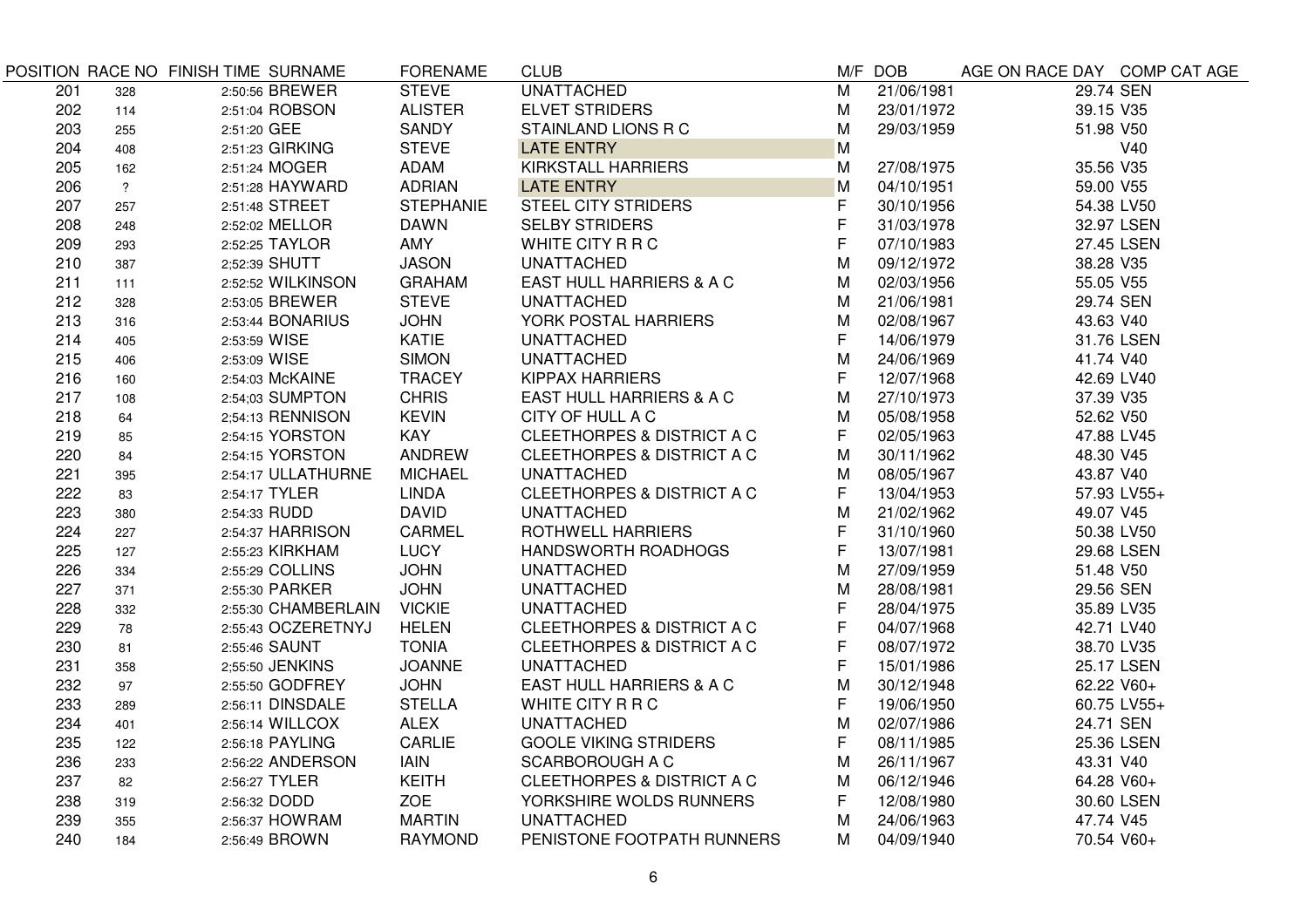|     |     | POSITION RACE NO FINISH TIME SURNAME | <b>FORENAME</b>  | <b>CLUB</b>                           |                | M/F DOB    | AGE ON RACE DAY COMP CAT AGE |             |
|-----|-----|--------------------------------------|------------------|---------------------------------------|----------------|------------|------------------------------|-------------|
| 241 | 264 | 2;56:32 HUCK                         | <b>ERNIE</b>     | <b>THIRSK &amp; SOWERBY HARRIERS</b>  | $\overline{M}$ | 10/08/1944 | 66.61 V60+                   |             |
| 242 | 200 | 2:57:02 HARVEY                       | <b>LINDA</b>     | POCKLINGTON RUNNERS                   | F              | 06/01/1973 | 38.20 LV35                   |             |
| 243 | 192 | 2:57:02 CAHILL                       | <b>DEBORAH</b>   | POCKLINGTON RUNNERS                   | $\mathsf F$    | 12/11/1970 | 40.35 LV40                   |             |
| 244 | 207 | 2:57:03 SHIPLEY                      | <b>ADELE</b>     | POCKLINGTON RUNNERS                   | $\mathsf F$    | 02/02/1970 | 41.13 LV40                   |             |
| 245 | 201 | 2:57:04 HOPE                         | <b>CHARLIE</b>   | POCKLINGTON RUNNERS                   | F              | 31/07/1980 |                              | 30.63 LSEN  |
| 246 | 323 | 2:57:18 ATKINSON                     | <b>JOHN</b>      | <b>UNATTACHED</b>                     | M              | 02/02/1969 | 42.12 V40                    |             |
| 247 | 28  | 2:57:31 BECK                         | <b>TONY</b>      | <b>BEVERLEY A C</b>                   | M              | 05/02/1968 | 43.12 V40                    |             |
| 248 | 165 | 2:57:39 SIDDLE                       | <b>HEIDI</b>     | LEEDS & BRADFORD TRIATHLON CLUB       | F              | 19/01/1977 |                              | 34.16 LSEN  |
| 249 | 345 | 2:57:51 GLAVINA                      | <b>CLAIRE</b>    | <b>UNATTACHED</b>                     | F              | 28/07/1984 |                              | 26.64 LSEN  |
| 250 | 161 | 2:57:52 FRANKS                       | <b>ELEANOR</b>   | <b>KIRKSTALL HARRIERS</b>             | F              | 01/09/1980 |                              | 30.55 LSEN  |
| 251 | 5   | 2:58:03 VELAYUDHAN                   | <b>SYAM</b>      | ACKWORTH ROAD RUNNERS & A C           | M              | 13/02/1953 | 58.09 V55                    |             |
| 252 | 163 | 2:58:06 SYKES-HOOBAN MATT            |                  | <b>KIRKSTALL HARRIERS</b>             | м              | 19/11/1978 | 32.33 SEN                    |             |
| 253 | 79  | 2:58:35 POLLARD                      | <b>SIMON</b>     | <b>CLEETHORPES &amp; DISTRICT A C</b> | M              | 12/01/1975 | 36.18 V35                    |             |
| 254 | 282 | 2:58:38 WATSON                       | <b>DEBORAH</b>   | <b>WEST HULL LADIES</b>               | F              | 15/05/1962 | 48.85 LV45                   |             |
| 255 | 23  | 2:58:57 McCARTNEY                    | <b>ALAN</b>      | <b>BARRACUDA TRIATHLON</b>            | M              | 01/06/1949 | 61.80 V60+                   |             |
| 256 | 149 | 2:59:08 SMITH                        | <b>IAN</b>       | KEIGHLEY & CRAVEN A C                 | M              | 16/02/1958 | 53.09 V50                    |             |
| 257 | 215 | 2:59;10 PARKINSON                    | CAROL            | PUDSEY PACERS R C                     | F              | 08/05/1973 | 37.86 LV35                   |             |
| 258 | 118 | 2:59:16 HARPER                       | <b>TIM</b>       | <b>GOOLE VIKING STRIDERS</b>          | M              | 21/04/1965 | 45.91 V45                    |             |
| 259 | 259 | 2:59:18 KAVANAGH                     | <b>ELAINE</b>    | <b>TADCASTER HARRIERS</b>             | F              | 19/04/1961 | 49.92 LV45                   |             |
| 260 | 231 | 2:59:41 DARKE                        | <b>SUZANNE</b>   | SADDLEWORTH RUNNERS                   | $\mathsf F$    | 24/03/1972 | 38.99 LV35                   |             |
| 261 | 19  | 2;59:45 CURRAN                       | <b>JANE</b>      | <b>BARRACUDA TRIATHLON</b>            | F              | 10/03/1975 | 36.03 LV35                   |             |
| 262 | 333 | 3:00:10 CHARKIN                      | <b>DOM</b>       | <b>UNATTACHED</b>                     | M              | 09/06/1973 | 37.78 V35                    |             |
| 263 | 305 | 3:00:41 DUNN                         | ANDREW           | YORK KNAVESMIRE HARRIERS              | M              | 06/02/1972 | 39.12 V35                    |             |
| 264 | 30  | 3:01:23 BRANT                        | <b>DEBORAH</b>   | <b>BEVERLEY A C</b>                   | F              | 17/07/1966 | 44.67 LV40                   |             |
| 265 | 256 | 3:01:29 BLACKBURN                    | IAN              | <b>STEEL CITY STRIDERS</b>            | М              | 05/03/1957 | 54.04 V50                    |             |
| 266 | 164 | 3:01:43 ROCHE                        | <b>JOHN</b>      | LEEDS & BRADFORD TRIATHLON CLUB       | M              | 28/02/1962 | 49.05 V45                    |             |
| 267 | 294 | 3;02:01 KENT                         | <b>WALTER</b>    | <b>WINTERTON RUNNING CLUB</b>         | M              | 25/11/1960 | 50.31 V50                    |             |
| 268 | 40  | 3:02:14 SELLERS                      | <b>MARIA</b>     | <b>BEVERLEY A C</b>                   | F              | 27/11/1965 | 45.31 LV45                   |             |
| 269 | 47  | 3:02;17 NAHAL                        | <b>JASVINDER</b> | CHAPEL ALLERTON ROAD RUNNERS          | F              | 15/06/1967 | 43.76 LV40                   |             |
| 270 | 414 | 3:02;41 COOPER                       | <b>TANYA</b>     | <b>LATE ENTRY</b>                     | $\mathsf F$    |            |                              | <b>LSEN</b> |
| 271 | 210 | 3:02:54 VICARY                       | <b>SUE</b>       | POCKLINGTON RUNNERS                   | $\mathsf F$    | 03/10/1960 | 50.46 LV50                   |             |
| 272 | 337 | 3:03:11 DRAPER                       | JAN              | <b>UNATTACHED</b>                     | $\mathsf F$    | 24/04/1962 | 48.90 LV45                   |             |
| 273 | 318 | 3:03:12 RENDER                       | MOZ              | YORK POSTAL HARRIERS                  | M              | 13/01/1972 | 39.18 V35                    |             |
| 274 | 110 | 3:03:29 WIGGLESWORTI TINA            |                  | EAST HULL HARRIERS & A C              | F              | 15/02/1970 | 41.09 LV40                   |             |
| 275 | 103 | 3:03:32 PARKER                       | <b>ROSS</b>      | EAST HULL HARRIERS & A C              | M              | 07/07/1947 | 63.70 V60+                   |             |
| 276 | 9   | 3:03:37 FAIRBURN                     | <b>NEIL</b>      | <b>BAILDON RUNNERS</b>                | M              | 12/06/1963 | 47.77 V45                    |             |
| 277 | 216 | 3,03:43 THRIPPLETON                  | <b>KAREN</b>     | PUDSEY PACERS R C                     | F              | 28/08/1964 | 46.56 LV45                   |             |
| 278 | 402 | 3:03:50 WILLMOTT                     | <b>TERRI</b>     | <b>UNATTACHED</b>                     | $\mathsf F$    | 03/01/1974 | 37.21 LV35                   |             |
| 279 | 224 | 3:03;55 EARNSHAW                     | <b>DAWN</b>      | RODILLIAN RUNNERS                     | $\mathsf F$    | 21/06/1971 | 39.75 LV35                   |             |
| 280 | 12  | 3:04:25 TATHAM                       | <b>JOHN</b>      | <b>BAILDON RUNNERS</b>                | M              | 23/01/1963 | 48.15 V45                    |             |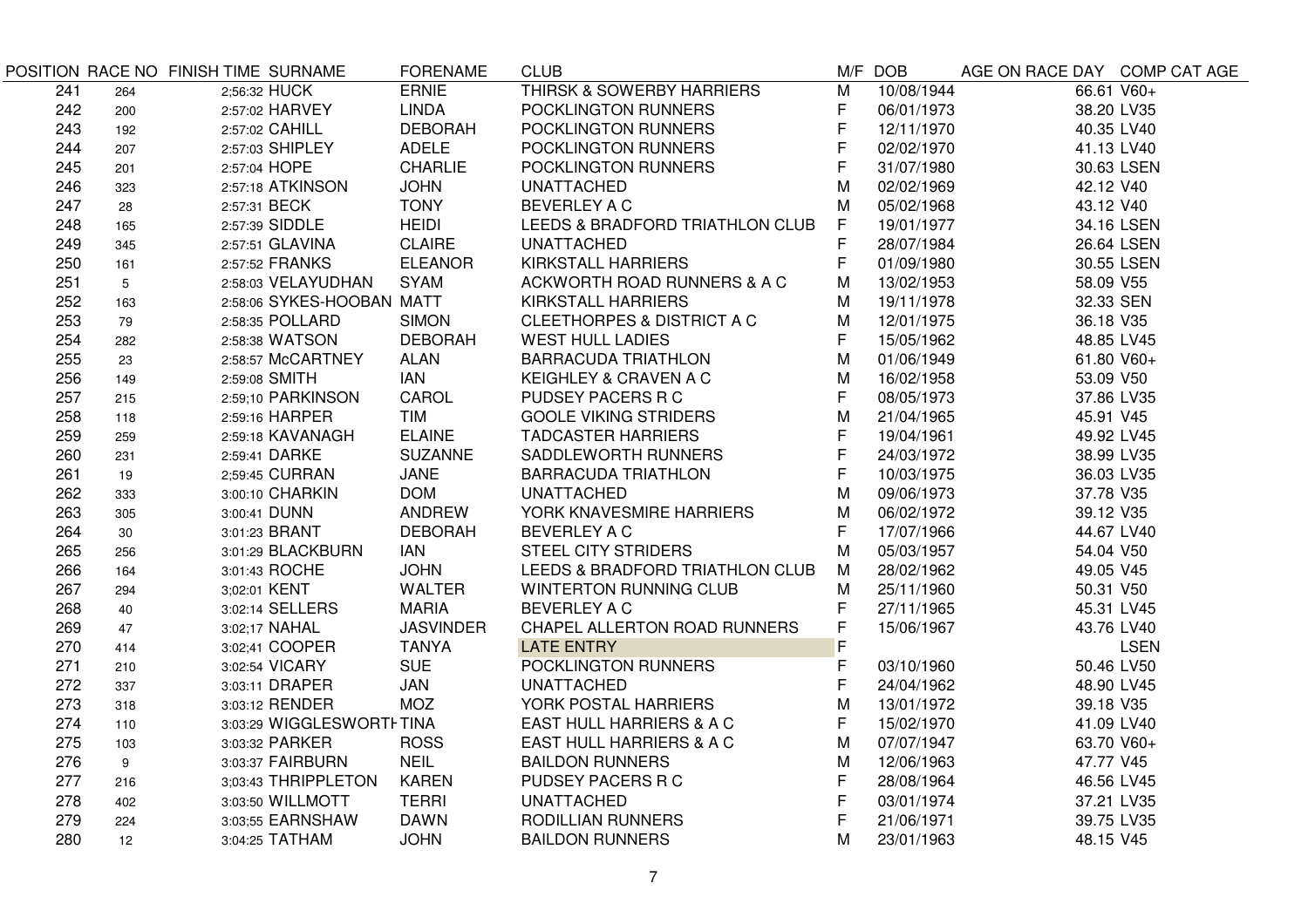| <b>WAKEFIELD DISTRICT HARRIERS &amp; A C</b><br><b>DIANE</b><br>F<br>3:03:31 SIMMONS<br>26/09/1959<br>51.48 LV50<br>281<br>277<br>F<br>282<br>3:05:16 NEARY<br><b>GAYNOR</b><br>DONCASTER AC<br>08/10/1968<br>42.44 LV40<br>89<br>F<br>283<br><b>VERENA</b><br>CITY OF HULL A C<br>10/11/1957<br>53.36 LV50<br>3:06:08 GOLACH<br>58<br><b>ROBERT</b><br>284<br><b>UNATTACHED</b><br>M<br>3:06:16 WELLS<br>16/04/1975<br>35.93 V35<br>399<br>285<br>3:06:57 HORROCKS<br><b>RODNEY</b><br><b>UNATTACHED</b><br>08/12/1952<br>58.28 V55<br>354<br>M<br>286<br><b>DUNCAN</b><br><b>UNATTACHED</b><br>M<br>04/09/1967<br>43.54 V40<br>3:07:25 REED<br>375<br>287<br>3:07:48 WARREN<br><b>MICHAEL</b><br><b>UNATTACHED</b><br>M<br>08/09/1965<br>45.53 V45<br>398<br>F.<br>288<br>SARAH<br><b>UNATTACHED</b><br>23/11/1977<br>33.32 LSEN<br>3:08:02 SHAW<br>386<br>F<br>289<br>3:08:06 MEGSON<br><b>DAWN</b><br><b>UNATTACHED</b><br>09/05/1969<br>41.86 LV40<br>368<br>F<br>290<br>ANGELA<br><b>UNATTACHED</b><br>17/02/1971<br>40.08 LV40<br>3:08:06 MALTAS<br>363<br>F<br>291<br><b>KAREN</b><br>HULL SPRINGHEAD HARRIERS<br>01/06/1956<br>54.80 LV50<br>3:08:18 PARK<br>142<br>292<br><b>GARETH</b><br><b>UNATTACHED</b><br>M<br>23/09/1983<br>3:08:32 DENOVAN<br>27.49 SEN<br>336<br>F<br>293<br><b>JULIE</b><br><b>SCUNTHORPE &amp; DISTRICT A C</b><br>03/01/1960<br>3:08:32 COLE<br>51.21 LV50<br>241<br>294<br><b>SCUNTHORPE &amp; DISTRICT A C</b><br>M<br>3:10:05 JOHNSON<br>MARK<br>15/02/1968<br>43.09 V40<br>243<br>F.<br>295<br>3:11:05 ROGERS<br>SARAH<br><b>NEW MARSKE HARRIERS</b><br>08/11/1970<br>40.36 LV40<br>173<br>F<br><b>JACQUI</b><br>296<br><b>BARRACUDA TRIATHLON</b><br>24/03/1980<br>30.99 LSEN<br>21<br>3:11:42 KER<br>297<br><b>JOHN</b><br>M<br>3:11:53 CAWLEY<br><b>BAILDON RUNNERS</b><br>27/08/1953<br>57.56 V55<br>8<br>298<br>35.07 V35<br>3:11:57 ARAM<br>JIM<br>LINCOLN WELLINGTON A C<br>м<br>23/02/1976<br>168<br>F<br>299<br>3:12:11 KIDD<br><b>KATE</b><br><b>KIPPAX HARRIERS</b><br>12/11/1974<br>36.35 LV35<br>158<br>F<br>300<br>3:12:15 POWELL<br>ANNE<br><b>SCUNTHORPE &amp; DISTRICT A C</b><br>28/11/1947<br>63.31 LV55+<br>245<br><b>DAVID</b><br>3:12:19 ROBINSON<br><b>BEVERLEY A C</b><br>M<br>301<br>28/04/1949<br>61.89 V60+<br>39<br>302<br><b>CHRIS</b><br>WHITE CITY R R C<br>M<br>03/07/1969<br>41.71 V40<br>3:13:37 CHADWICK<br>288<br>F<br>303<br>GILL<br>RODILLIAN RUNNERS<br>12/03/1960<br>51.02 LV50<br>3:13:55 DAY<br>223<br>F.<br>304<br><b>ANNE</b><br><b>UNATTACHED</b><br>24/12/1987<br>23.24 LSEN<br>3:14:03 WISDOM<br>404<br><b>TONY</b><br>M<br>305<br>3:14:26 MINIKIN<br>KEIGHLEY & CRAVEN A C<br>10/12/1942<br>68.27 V60+<br>148<br>306<br>ROB<br>44.74 V40<br>3:14:26 SCANLAN<br><b>UNATTACHED</b><br>м<br>24/06/1966<br>384<br><b>CHRIS</b><br>307<br>KINGSTONE RUNNING CLUB<br>M<br>26/11/1963<br>47.31 V45<br>3:15:44 OXLEY<br>156<br>F<br>308<br>CAROL<br>PUDSEY PACERS R C<br>3:16;04 PARKINSON<br>08/05/1973<br>37.86 LV35<br>215 |  |
|-----------------------------------------------------------------------------------------------------------------------------------------------------------------------------------------------------------------------------------------------------------------------------------------------------------------------------------------------------------------------------------------------------------------------------------------------------------------------------------------------------------------------------------------------------------------------------------------------------------------------------------------------------------------------------------------------------------------------------------------------------------------------------------------------------------------------------------------------------------------------------------------------------------------------------------------------------------------------------------------------------------------------------------------------------------------------------------------------------------------------------------------------------------------------------------------------------------------------------------------------------------------------------------------------------------------------------------------------------------------------------------------------------------------------------------------------------------------------------------------------------------------------------------------------------------------------------------------------------------------------------------------------------------------------------------------------------------------------------------------------------------------------------------------------------------------------------------------------------------------------------------------------------------------------------------------------------------------------------------------------------------------------------------------------------------------------------------------------------------------------------------------------------------------------------------------------------------------------------------------------------------------------------------------------------------------------------------------------------------------------------------------------------------------------------------------------------------------------------------------------------------------------------------------------------------------------------------------------------------------------------------------------------------------------------------------------------------------------------------------------------------------------------------------------------------------------------------------------------------------------------------------------------------------------------------------------------------------------------------------------------------------|--|
|                                                                                                                                                                                                                                                                                                                                                                                                                                                                                                                                                                                                                                                                                                                                                                                                                                                                                                                                                                                                                                                                                                                                                                                                                                                                                                                                                                                                                                                                                                                                                                                                                                                                                                                                                                                                                                                                                                                                                                                                                                                                                                                                                                                                                                                                                                                                                                                                                                                                                                                                                                                                                                                                                                                                                                                                                                                                                                                                                                                                                 |  |
|                                                                                                                                                                                                                                                                                                                                                                                                                                                                                                                                                                                                                                                                                                                                                                                                                                                                                                                                                                                                                                                                                                                                                                                                                                                                                                                                                                                                                                                                                                                                                                                                                                                                                                                                                                                                                                                                                                                                                                                                                                                                                                                                                                                                                                                                                                                                                                                                                                                                                                                                                                                                                                                                                                                                                                                                                                                                                                                                                                                                                 |  |
|                                                                                                                                                                                                                                                                                                                                                                                                                                                                                                                                                                                                                                                                                                                                                                                                                                                                                                                                                                                                                                                                                                                                                                                                                                                                                                                                                                                                                                                                                                                                                                                                                                                                                                                                                                                                                                                                                                                                                                                                                                                                                                                                                                                                                                                                                                                                                                                                                                                                                                                                                                                                                                                                                                                                                                                                                                                                                                                                                                                                                 |  |
|                                                                                                                                                                                                                                                                                                                                                                                                                                                                                                                                                                                                                                                                                                                                                                                                                                                                                                                                                                                                                                                                                                                                                                                                                                                                                                                                                                                                                                                                                                                                                                                                                                                                                                                                                                                                                                                                                                                                                                                                                                                                                                                                                                                                                                                                                                                                                                                                                                                                                                                                                                                                                                                                                                                                                                                                                                                                                                                                                                                                                 |  |
|                                                                                                                                                                                                                                                                                                                                                                                                                                                                                                                                                                                                                                                                                                                                                                                                                                                                                                                                                                                                                                                                                                                                                                                                                                                                                                                                                                                                                                                                                                                                                                                                                                                                                                                                                                                                                                                                                                                                                                                                                                                                                                                                                                                                                                                                                                                                                                                                                                                                                                                                                                                                                                                                                                                                                                                                                                                                                                                                                                                                                 |  |
|                                                                                                                                                                                                                                                                                                                                                                                                                                                                                                                                                                                                                                                                                                                                                                                                                                                                                                                                                                                                                                                                                                                                                                                                                                                                                                                                                                                                                                                                                                                                                                                                                                                                                                                                                                                                                                                                                                                                                                                                                                                                                                                                                                                                                                                                                                                                                                                                                                                                                                                                                                                                                                                                                                                                                                                                                                                                                                                                                                                                                 |  |
|                                                                                                                                                                                                                                                                                                                                                                                                                                                                                                                                                                                                                                                                                                                                                                                                                                                                                                                                                                                                                                                                                                                                                                                                                                                                                                                                                                                                                                                                                                                                                                                                                                                                                                                                                                                                                                                                                                                                                                                                                                                                                                                                                                                                                                                                                                                                                                                                                                                                                                                                                                                                                                                                                                                                                                                                                                                                                                                                                                                                                 |  |
|                                                                                                                                                                                                                                                                                                                                                                                                                                                                                                                                                                                                                                                                                                                                                                                                                                                                                                                                                                                                                                                                                                                                                                                                                                                                                                                                                                                                                                                                                                                                                                                                                                                                                                                                                                                                                                                                                                                                                                                                                                                                                                                                                                                                                                                                                                                                                                                                                                                                                                                                                                                                                                                                                                                                                                                                                                                                                                                                                                                                                 |  |
|                                                                                                                                                                                                                                                                                                                                                                                                                                                                                                                                                                                                                                                                                                                                                                                                                                                                                                                                                                                                                                                                                                                                                                                                                                                                                                                                                                                                                                                                                                                                                                                                                                                                                                                                                                                                                                                                                                                                                                                                                                                                                                                                                                                                                                                                                                                                                                                                                                                                                                                                                                                                                                                                                                                                                                                                                                                                                                                                                                                                                 |  |
|                                                                                                                                                                                                                                                                                                                                                                                                                                                                                                                                                                                                                                                                                                                                                                                                                                                                                                                                                                                                                                                                                                                                                                                                                                                                                                                                                                                                                                                                                                                                                                                                                                                                                                                                                                                                                                                                                                                                                                                                                                                                                                                                                                                                                                                                                                                                                                                                                                                                                                                                                                                                                                                                                                                                                                                                                                                                                                                                                                                                                 |  |
|                                                                                                                                                                                                                                                                                                                                                                                                                                                                                                                                                                                                                                                                                                                                                                                                                                                                                                                                                                                                                                                                                                                                                                                                                                                                                                                                                                                                                                                                                                                                                                                                                                                                                                                                                                                                                                                                                                                                                                                                                                                                                                                                                                                                                                                                                                                                                                                                                                                                                                                                                                                                                                                                                                                                                                                                                                                                                                                                                                                                                 |  |
|                                                                                                                                                                                                                                                                                                                                                                                                                                                                                                                                                                                                                                                                                                                                                                                                                                                                                                                                                                                                                                                                                                                                                                                                                                                                                                                                                                                                                                                                                                                                                                                                                                                                                                                                                                                                                                                                                                                                                                                                                                                                                                                                                                                                                                                                                                                                                                                                                                                                                                                                                                                                                                                                                                                                                                                                                                                                                                                                                                                                                 |  |
|                                                                                                                                                                                                                                                                                                                                                                                                                                                                                                                                                                                                                                                                                                                                                                                                                                                                                                                                                                                                                                                                                                                                                                                                                                                                                                                                                                                                                                                                                                                                                                                                                                                                                                                                                                                                                                                                                                                                                                                                                                                                                                                                                                                                                                                                                                                                                                                                                                                                                                                                                                                                                                                                                                                                                                                                                                                                                                                                                                                                                 |  |
|                                                                                                                                                                                                                                                                                                                                                                                                                                                                                                                                                                                                                                                                                                                                                                                                                                                                                                                                                                                                                                                                                                                                                                                                                                                                                                                                                                                                                                                                                                                                                                                                                                                                                                                                                                                                                                                                                                                                                                                                                                                                                                                                                                                                                                                                                                                                                                                                                                                                                                                                                                                                                                                                                                                                                                                                                                                                                                                                                                                                                 |  |
|                                                                                                                                                                                                                                                                                                                                                                                                                                                                                                                                                                                                                                                                                                                                                                                                                                                                                                                                                                                                                                                                                                                                                                                                                                                                                                                                                                                                                                                                                                                                                                                                                                                                                                                                                                                                                                                                                                                                                                                                                                                                                                                                                                                                                                                                                                                                                                                                                                                                                                                                                                                                                                                                                                                                                                                                                                                                                                                                                                                                                 |  |
|                                                                                                                                                                                                                                                                                                                                                                                                                                                                                                                                                                                                                                                                                                                                                                                                                                                                                                                                                                                                                                                                                                                                                                                                                                                                                                                                                                                                                                                                                                                                                                                                                                                                                                                                                                                                                                                                                                                                                                                                                                                                                                                                                                                                                                                                                                                                                                                                                                                                                                                                                                                                                                                                                                                                                                                                                                                                                                                                                                                                                 |  |
|                                                                                                                                                                                                                                                                                                                                                                                                                                                                                                                                                                                                                                                                                                                                                                                                                                                                                                                                                                                                                                                                                                                                                                                                                                                                                                                                                                                                                                                                                                                                                                                                                                                                                                                                                                                                                                                                                                                                                                                                                                                                                                                                                                                                                                                                                                                                                                                                                                                                                                                                                                                                                                                                                                                                                                                                                                                                                                                                                                                                                 |  |
|                                                                                                                                                                                                                                                                                                                                                                                                                                                                                                                                                                                                                                                                                                                                                                                                                                                                                                                                                                                                                                                                                                                                                                                                                                                                                                                                                                                                                                                                                                                                                                                                                                                                                                                                                                                                                                                                                                                                                                                                                                                                                                                                                                                                                                                                                                                                                                                                                                                                                                                                                                                                                                                                                                                                                                                                                                                                                                                                                                                                                 |  |
|                                                                                                                                                                                                                                                                                                                                                                                                                                                                                                                                                                                                                                                                                                                                                                                                                                                                                                                                                                                                                                                                                                                                                                                                                                                                                                                                                                                                                                                                                                                                                                                                                                                                                                                                                                                                                                                                                                                                                                                                                                                                                                                                                                                                                                                                                                                                                                                                                                                                                                                                                                                                                                                                                                                                                                                                                                                                                                                                                                                                                 |  |
|                                                                                                                                                                                                                                                                                                                                                                                                                                                                                                                                                                                                                                                                                                                                                                                                                                                                                                                                                                                                                                                                                                                                                                                                                                                                                                                                                                                                                                                                                                                                                                                                                                                                                                                                                                                                                                                                                                                                                                                                                                                                                                                                                                                                                                                                                                                                                                                                                                                                                                                                                                                                                                                                                                                                                                                                                                                                                                                                                                                                                 |  |
|                                                                                                                                                                                                                                                                                                                                                                                                                                                                                                                                                                                                                                                                                                                                                                                                                                                                                                                                                                                                                                                                                                                                                                                                                                                                                                                                                                                                                                                                                                                                                                                                                                                                                                                                                                                                                                                                                                                                                                                                                                                                                                                                                                                                                                                                                                                                                                                                                                                                                                                                                                                                                                                                                                                                                                                                                                                                                                                                                                                                                 |  |
|                                                                                                                                                                                                                                                                                                                                                                                                                                                                                                                                                                                                                                                                                                                                                                                                                                                                                                                                                                                                                                                                                                                                                                                                                                                                                                                                                                                                                                                                                                                                                                                                                                                                                                                                                                                                                                                                                                                                                                                                                                                                                                                                                                                                                                                                                                                                                                                                                                                                                                                                                                                                                                                                                                                                                                                                                                                                                                                                                                                                                 |  |
|                                                                                                                                                                                                                                                                                                                                                                                                                                                                                                                                                                                                                                                                                                                                                                                                                                                                                                                                                                                                                                                                                                                                                                                                                                                                                                                                                                                                                                                                                                                                                                                                                                                                                                                                                                                                                                                                                                                                                                                                                                                                                                                                                                                                                                                                                                                                                                                                                                                                                                                                                                                                                                                                                                                                                                                                                                                                                                                                                                                                                 |  |
|                                                                                                                                                                                                                                                                                                                                                                                                                                                                                                                                                                                                                                                                                                                                                                                                                                                                                                                                                                                                                                                                                                                                                                                                                                                                                                                                                                                                                                                                                                                                                                                                                                                                                                                                                                                                                                                                                                                                                                                                                                                                                                                                                                                                                                                                                                                                                                                                                                                                                                                                                                                                                                                                                                                                                                                                                                                                                                                                                                                                                 |  |
|                                                                                                                                                                                                                                                                                                                                                                                                                                                                                                                                                                                                                                                                                                                                                                                                                                                                                                                                                                                                                                                                                                                                                                                                                                                                                                                                                                                                                                                                                                                                                                                                                                                                                                                                                                                                                                                                                                                                                                                                                                                                                                                                                                                                                                                                                                                                                                                                                                                                                                                                                                                                                                                                                                                                                                                                                                                                                                                                                                                                                 |  |
|                                                                                                                                                                                                                                                                                                                                                                                                                                                                                                                                                                                                                                                                                                                                                                                                                                                                                                                                                                                                                                                                                                                                                                                                                                                                                                                                                                                                                                                                                                                                                                                                                                                                                                                                                                                                                                                                                                                                                                                                                                                                                                                                                                                                                                                                                                                                                                                                                                                                                                                                                                                                                                                                                                                                                                                                                                                                                                                                                                                                                 |  |
|                                                                                                                                                                                                                                                                                                                                                                                                                                                                                                                                                                                                                                                                                                                                                                                                                                                                                                                                                                                                                                                                                                                                                                                                                                                                                                                                                                                                                                                                                                                                                                                                                                                                                                                                                                                                                                                                                                                                                                                                                                                                                                                                                                                                                                                                                                                                                                                                                                                                                                                                                                                                                                                                                                                                                                                                                                                                                                                                                                                                                 |  |
|                                                                                                                                                                                                                                                                                                                                                                                                                                                                                                                                                                                                                                                                                                                                                                                                                                                                                                                                                                                                                                                                                                                                                                                                                                                                                                                                                                                                                                                                                                                                                                                                                                                                                                                                                                                                                                                                                                                                                                                                                                                                                                                                                                                                                                                                                                                                                                                                                                                                                                                                                                                                                                                                                                                                                                                                                                                                                                                                                                                                                 |  |
| F<br>309<br><b>DEBORAH</b><br><b>UNATTACHED</b><br>3:16:22 ATKINSON<br>02/02/1966<br>45.13 LV45<br>322                                                                                                                                                                                                                                                                                                                                                                                                                                                                                                                                                                                                                                                                                                                                                                                                                                                                                                                                                                                                                                                                                                                                                                                                                                                                                                                                                                                                                                                                                                                                                                                                                                                                                                                                                                                                                                                                                                                                                                                                                                                                                                                                                                                                                                                                                                                                                                                                                                                                                                                                                                                                                                                                                                                                                                                                                                                                                                          |  |
| F<br><b>LATE ENTRY</b><br>310<br>3:16:22 HARTLEY<br><b>SHARON</b><br>$LV55+$<br>419                                                                                                                                                                                                                                                                                                                                                                                                                                                                                                                                                                                                                                                                                                                                                                                                                                                                                                                                                                                                                                                                                                                                                                                                                                                                                                                                                                                                                                                                                                                                                                                                                                                                                                                                                                                                                                                                                                                                                                                                                                                                                                                                                                                                                                                                                                                                                                                                                                                                                                                                                                                                                                                                                                                                                                                                                                                                                                                             |  |
| 311<br>3:16:31 McEGAN<br><b>MARK</b><br><b>UNATTACHED</b><br>M<br>28/08/1975<br>35.56 V35<br>367                                                                                                                                                                                                                                                                                                                                                                                                                                                                                                                                                                                                                                                                                                                                                                                                                                                                                                                                                                                                                                                                                                                                                                                                                                                                                                                                                                                                                                                                                                                                                                                                                                                                                                                                                                                                                                                                                                                                                                                                                                                                                                                                                                                                                                                                                                                                                                                                                                                                                                                                                                                                                                                                                                                                                                                                                                                                                                                |  |
| F<br>312<br><b>SLEAFORD TOWN RUNNERS</b><br>3:16:31 TURKSON-JONES AUNE<br>21/06/1964<br>46.74 LV45<br>253                                                                                                                                                                                                                                                                                                                                                                                                                                                                                                                                                                                                                                                                                                                                                                                                                                                                                                                                                                                                                                                                                                                                                                                                                                                                                                                                                                                                                                                                                                                                                                                                                                                                                                                                                                                                                                                                                                                                                                                                                                                                                                                                                                                                                                                                                                                                                                                                                                                                                                                                                                                                                                                                                                                                                                                                                                                                                                       |  |
| F<br>313<br>3:17:15 RICHARDSON<br><b>JULIE</b><br>YORK KNAVESMIRE HARRIERS<br>16/08/1974<br>36.59 LV35<br>315                                                                                                                                                                                                                                                                                                                                                                                                                                                                                                                                                                                                                                                                                                                                                                                                                                                                                                                                                                                                                                                                                                                                                                                                                                                                                                                                                                                                                                                                                                                                                                                                                                                                                                                                                                                                                                                                                                                                                                                                                                                                                                                                                                                                                                                                                                                                                                                                                                                                                                                                                                                                                                                                                                                                                                                                                                                                                                   |  |
| F<br>314<br>3:17:31 ELLIS<br>SARAH<br><b>WEST HULL LADIES</b><br>20/08/1973<br>37.58 LV35<br>279                                                                                                                                                                                                                                                                                                                                                                                                                                                                                                                                                                                                                                                                                                                                                                                                                                                                                                                                                                                                                                                                                                                                                                                                                                                                                                                                                                                                                                                                                                                                                                                                                                                                                                                                                                                                                                                                                                                                                                                                                                                                                                                                                                                                                                                                                                                                                                                                                                                                                                                                                                                                                                                                                                                                                                                                                                                                                                                |  |
| F<br>315<br>3:17:31 LAUGHTON<br><b>RACHAEL</b><br><b>WEST HULL LADIES</b><br>27/04/1971<br>39.90 LV35<br>280                                                                                                                                                                                                                                                                                                                                                                                                                                                                                                                                                                                                                                                                                                                                                                                                                                                                                                                                                                                                                                                                                                                                                                                                                                                                                                                                                                                                                                                                                                                                                                                                                                                                                                                                                                                                                                                                                                                                                                                                                                                                                                                                                                                                                                                                                                                                                                                                                                                                                                                                                                                                                                                                                                                                                                                                                                                                                                    |  |
| 316<br><b>KEN</b><br><b>UNATTACHED</b><br>м<br>3:17:37 UPSHALL<br>16/11/1955<br>55.34 V55<br>396                                                                                                                                                                                                                                                                                                                                                                                                                                                                                                                                                                                                                                                                                                                                                                                                                                                                                                                                                                                                                                                                                                                                                                                                                                                                                                                                                                                                                                                                                                                                                                                                                                                                                                                                                                                                                                                                                                                                                                                                                                                                                                                                                                                                                                                                                                                                                                                                                                                                                                                                                                                                                                                                                                                                                                                                                                                                                                                |  |
| 317<br><b>CHRIS</b><br><b>UNATTACHED</b><br>11/11/1960<br>50.35 V50<br>3:18:15 RIGG<br>м<br>376                                                                                                                                                                                                                                                                                                                                                                                                                                                                                                                                                                                                                                                                                                                                                                                                                                                                                                                                                                                                                                                                                                                                                                                                                                                                                                                                                                                                                                                                                                                                                                                                                                                                                                                                                                                                                                                                                                                                                                                                                                                                                                                                                                                                                                                                                                                                                                                                                                                                                                                                                                                                                                                                                                                                                                                                                                                                                                                 |  |
| 318<br>3:18:37 SMELT<br><b>ROBERT</b><br><b>UNATTACHED</b><br>M<br>09/05/1970<br>40.86 V40<br>388                                                                                                                                                                                                                                                                                                                                                                                                                                                                                                                                                                                                                                                                                                                                                                                                                                                                                                                                                                                                                                                                                                                                                                                                                                                                                                                                                                                                                                                                                                                                                                                                                                                                                                                                                                                                                                                                                                                                                                                                                                                                                                                                                                                                                                                                                                                                                                                                                                                                                                                                                                                                                                                                                                                                                                                                                                                                                                               |  |
| 319<br>KEITH<br><b>BARRACUDA TRIATHLON</b><br>3:19:04 WARNER<br>м<br>23/03/1962<br>48.99 V45<br>24                                                                                                                                                                                                                                                                                                                                                                                                                                                                                                                                                                                                                                                                                                                                                                                                                                                                                                                                                                                                                                                                                                                                                                                                                                                                                                                                                                                                                                                                                                                                                                                                                                                                                                                                                                                                                                                                                                                                                                                                                                                                                                                                                                                                                                                                                                                                                                                                                                                                                                                                                                                                                                                                                                                                                                                                                                                                                                              |  |
| 320<br><b>TONY</b><br><b>CLAYTON HARRIERS</b><br>3:19:25 SCOTT<br>м<br>14/11/1957<br>53.34 V50<br>67                                                                                                                                                                                                                                                                                                                                                                                                                                                                                                                                                                                                                                                                                                                                                                                                                                                                                                                                                                                                                                                                                                                                                                                                                                                                                                                                                                                                                                                                                                                                                                                                                                                                                                                                                                                                                                                                                                                                                                                                                                                                                                                                                                                                                                                                                                                                                                                                                                                                                                                                                                                                                                                                                                                                                                                                                                                                                                            |  |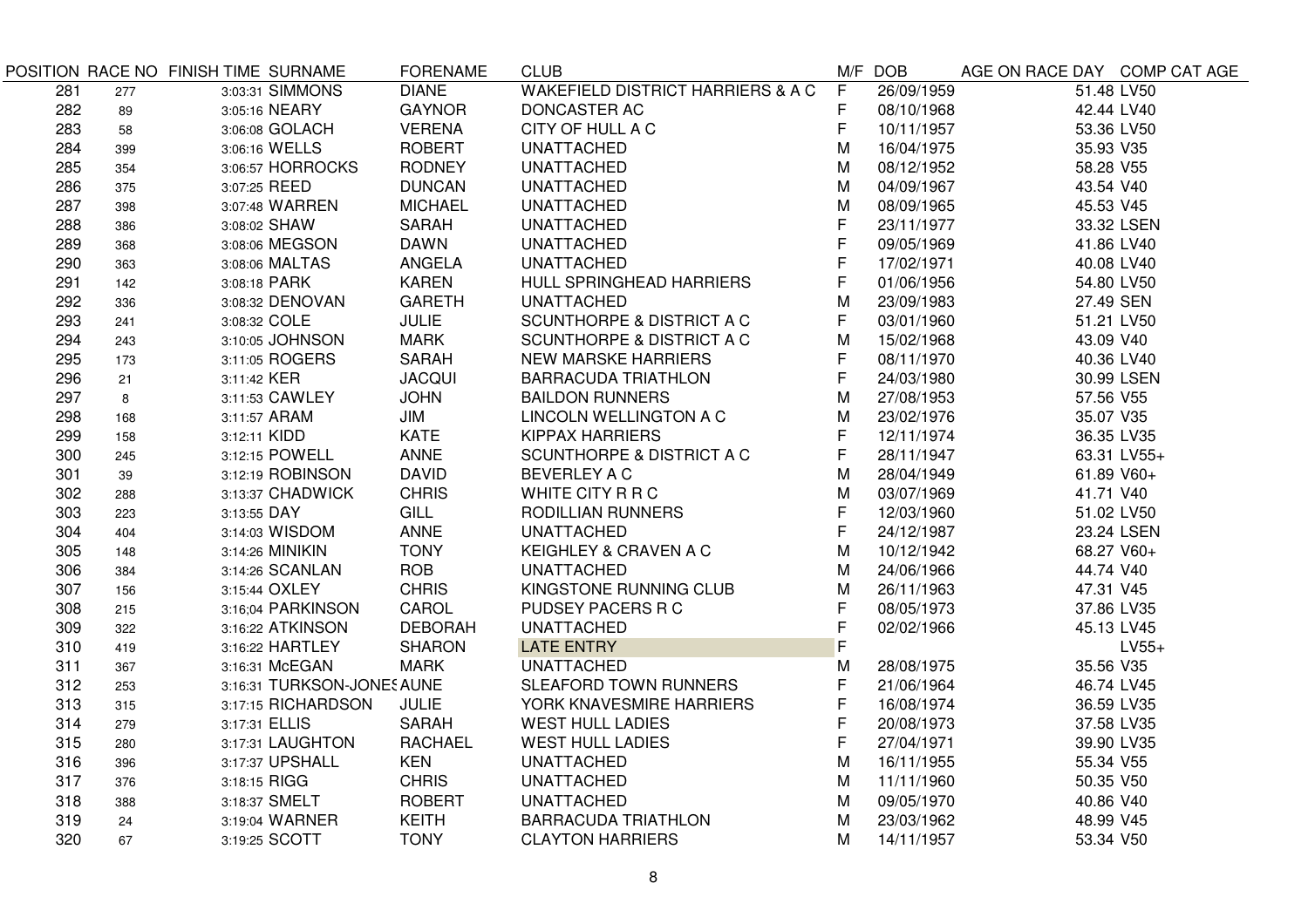|     |                | POSITION RACE NO FINISH TIME SURNAME | <b>FORENAME</b>  | <b>CLUB</b>                                  |   | M/F DOB    | AGE ON RACE DAY COMP CAT AGE |             |
|-----|----------------|--------------------------------------|------------------|----------------------------------------------|---|------------|------------------------------|-------------|
| 321 | 237            | 3:20:59 SPENCE                       | <b>STEVEN</b>    | <b>SCARBOROUGH A C</b>                       | M | 03/06/1961 | 49.79 V45                    |             |
| 322 | 254            | 3:22:14 HONOUR                       | <b>ALISON</b>    | <b>STADIUM RUNNERS</b>                       | F | 09/06/1968 | 42.78 LV40                   |             |
| 323 | 234            | 3:22:18 FORKIN                       | <b>HARRY</b>     | <b>SCARBOROUGH A C</b>                       | M | 25/08/1946 | 64.57 V60+                   |             |
| 324 | 392            | 3:22:25 TATE                         | <b>DEB</b>       | <b>UNATTACHED</b>                            | F | 14/01/1967 | 44.18 LV40                   |             |
| 325 | 276            | 3:22:50 BAILEY                       | <b>RUTH</b>      | <b>WAKEFIELD DISTRICT HARRIERS &amp; A C</b> | F | 20/01/1967 | 44.16 LV40                   |             |
| 326 | 321            | 3:22:51 ALCACER-PITAR(BEGONYA        |                  | <b>UNATTACHED</b>                            | F | 02/04/1980 |                              | 30.96 LSEN  |
| 327 | 129            | 3;22:52 WALLER                       | <b>JOHN</b>      | HANDSWORTH ROADHOGS                          | М | 15/11/1966 | 44.34 V40                    |             |
| 328 | 356            | 3:23:46 HULME                        | <b>SARAH</b>     | <b>UNATTACHED</b>                            | F | 12/08/1985 |                              | 25.60 LSEN  |
| 329 | 312            | 3:24:11 LEACH                        | <b>HELEN</b>     | YORK KNAVESMIRE HARRIERS                     | F | 11/08/1965 | 45.60 LV45                   |             |
| 330 | 344            | 3:26:14 GASTON                       | <b>KARL</b>      | <b>UNATTACHED</b>                            | м | 14/07/1977 | 33.68 SEN                    |             |
| 331 | 150            | 3:27:46 BARNES                       | <b>CLINTON</b>   | KILLAMARSH KESTRELS                          | М | 20/01/1966 | 45.16 V45                    |             |
| 332 | 151            | 3:27:49 WALTON                       | LAURA            | KILLAMARSH KESTRELS                          | F | 04/08/1968 | 42.62 LV40                   |             |
| 333 | 258            | 3;28:18 STUART                       | <b>NANCY</b>     | <b>STEEL CITY STRIDERS</b>                   | F | 03/04/1979 |                              | 31.96 LSEN  |
| 334 | 252            | 3:29:38 FOLLAND                      | <b>MIKE</b>      | SLEAFORD TOWN RUNNERS                        | M | 22/07/1939 | 71.66 V60+                   |             |
| 335 | 68             | 3:29:38 CROWTHER                     | <b>LINDSAY</b>   | <b>CLEETHORPES &amp; DISTRICT A C</b>        | F | 16/10/1974 | 36.42 LV35                   |             |
| 336 | $\overline{4}$ | 3:30:11 HENSHAW                      | <b>NICOLA</b>    | ACKWORTH ROAD RUNNERS & A C                  | F | 30/11/1974 | 36.30 LV35                   |             |
| 337 | 342            | 3:30:18 FORWOOD                      | <b>NICOLA</b>    | <b>UNATTACHED</b>                            |   | 22/08/1983 |                              | 27.58 LSEN  |
| 338 | 105            | 3:31:44 RIMMINGTON                   | CAROLE           | EAST HULL HARRIERS & A C                     | F | 16/06/1957 |                              | 53.76 LV50  |
| 339 | 309            | 3:34:03 HOLLINGWORTH ANNA            |                  | YORK KNAVESMIRE HARRIERS                     | F | 07/07/1979 |                              | 31.70 LSEN  |
| 340 | 306            | 3:34:04 FRASER                       | <b>VIVIANNE</b>  | YORK KNAVESMIRE HARRIERS                     | F | 14/12/1964 |                              | 46.26 LV45  |
| 341 | 73             | 3:34;21 JENSEN                       | <b>SAMANTHA</b>  | CLEETHORPES & DISTRICT A C                   | F | 22/08/1976 |                              | 34.57 LSEN  |
| 342 | 106            | 3:34:25 SELLERS                      | <b>MARTIN</b>    | EAST HULL HARRIERS & A C                     | M | 21/12/1956 | 54.24 V50                    |             |
| 343 | 83             | 3:36:12 TYLER                        | <b>LINDA</b>     | <b>CLEETHORPES &amp; DISTRICT A C</b>        | F | 13/04/1953 |                              | 57.93 LV55+ |
| 344 | $\overline{7}$ | 3:37:03 BAGHERI                      | <b>ELIZABETH</b> | <b>BAILDON RUNNERS</b>                       | F | 16/08/1976 |                              | 34.59 LSEN  |
| 345 | 308            | 3:39:00 HOLDEN                       | <b>FRANK</b>     | YORK KNAVESMIRE HARRIERS                     | M | 22/04/1943 | 67.91 V60+                   |             |
| 346 | 281            | 3:40:39 SCOTT                        | <b>KAREN</b>     | <b>WEST HULL LADIES</b>                      | F | 29/09/1972 | 38.47 LV35                   |             |
| 347 | 31             | 3:41;34 DICKINSON                    | <b>JACQUI</b>    | <b>BEVERLEY A C</b>                          | F | 09/08/1956 | 54.61 LV50                   |             |
| 348 | 235            | 3:42:33 READING                      | <b>DAVID</b>     | <b>SCARBOROUGH A C</b>                       | M | 02/01/1939 |                              | 72.21 V60+  |
| 349 | 411            | 3:42:35 JACKSON                      | <b>HAYLEY</b>    | <b>LATE ENTRY</b>                            | F |            |                              | <b>LSEN</b> |
| 350 | 196            | 3:44:15 FLETCHER                     | <b>STEPHEN</b>   | POCKLINGTON RUNNERS                          | M | 12/02/1951 |                              | 60.10 V60+  |
| 351 | 174            | 3:44:57 MEDWELL                      | LIZZIE           | NIDD VALLEY ROAD RUNNERS                     | F | 14/11/1953 |                              | 57.34 LV55+ |
| 352 | 367            | 3:46:01 McEGAN                       | <b>MARK</b>      | <b>UNATTACHED</b>                            | M | 28/08/1975 | 35.56 V35                    |             |
| 353 | 359            | 3:46:27 KHALIL-KHAN                  | ANEELA           | <b>UNATTACHED</b>                            | F | 09/03/1981 |                              | 30.03 LSEN  |
| 354 | 126            | 3:48:03 HAYTER                       | <b>MATT</b>      | HANDSWORTH ROADHOGS                          | M | 15/05/1977 | 33.85 SEN                    |             |
| 355 | 144            | 3:48:50 JONES                        | LIZ              | <b>HYDE PARK HARRIERS</b>                    | F | 18/06/1959 |                              | 51.75 LV50  |
| 356 | 307            | 3:49:27 GILL                         | <b>GILLIAN</b>   | YORK KNAVESMIRE HARRIERS                     | F | 07/05/1949 |                              | 61.87 LV55+ |
| 357 | 331            | 4:02:42 CASLING                      | LIZ              | <b>UNATTACHED</b>                            | F | 13/03/1968 |                              | 43.02 LV40  |
| 358 | 250            | 4:25:30 KENNY                        | <b>VICKY</b>     | SHEFFIELD STRIDERS                           | F | 16/07/1977 |                              | 33.68 LSEN  |
| 359 | 325            | 4:27:01 BELTRAN                      | LEILANI          | <b>UNATTACHED</b>                            | F | 26/05/1979 |                              | 31.82 LSEN  |
| 360 | 393            | 4:27:01 TAYLOR                       | <b>JAMES</b>     | <b>UNATTACHED</b>                            | М | 05/10/1978 | 32.45 SEN                    |             |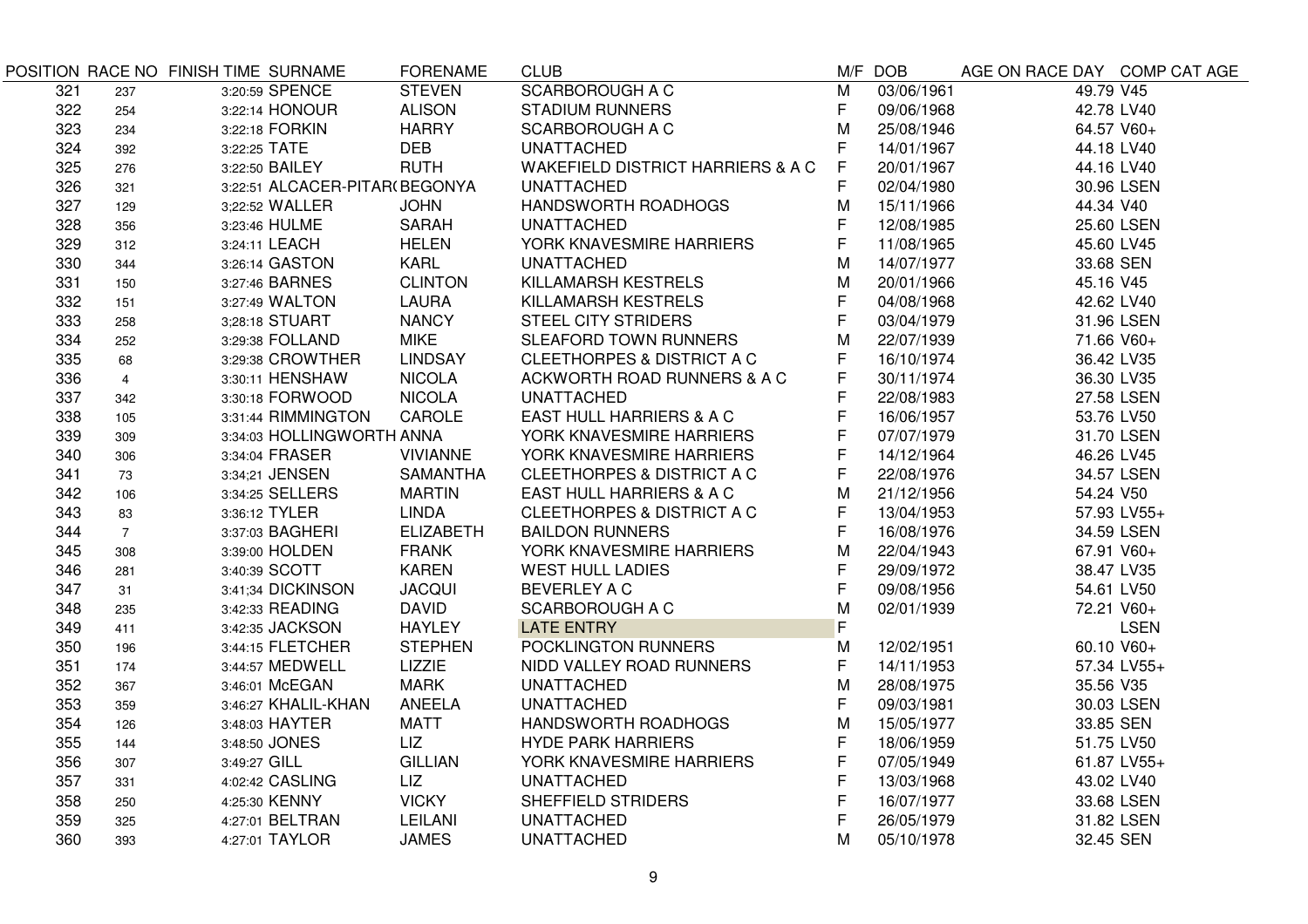|            | POSITION RACE NO FINISH TIME SURNAME | <b>FORENAME</b> | <b>CLUB</b> |    | M/F DOB | AGE ON RACE DAY COMP CAT AGE |  |
|------------|--------------------------------------|-----------------|-------------|----|---------|------------------------------|--|
| 361        |                                      |                 |             |    |         |                              |  |
| 362        |                                      |                 |             |    |         |                              |  |
| 363        |                                      |                 |             |    |         |                              |  |
| 364        |                                      |                 |             |    |         |                              |  |
| 365        |                                      |                 |             |    |         |                              |  |
| 366        |                                      |                 |             |    |         |                              |  |
| 367        |                                      |                 |             |    |         |                              |  |
| 368        |                                      |                 |             |    |         |                              |  |
| 369        |                                      |                 |             |    |         |                              |  |
| 370        |                                      |                 |             |    |         |                              |  |
| 371        |                                      |                 |             |    |         |                              |  |
| 372        |                                      |                 |             |    |         |                              |  |
| 373        |                                      |                 |             |    |         |                              |  |
| 374        |                                      |                 |             |    |         |                              |  |
| 375        |                                      |                 |             |    |         |                              |  |
| 376        |                                      |                 |             |    |         |                              |  |
| 377        |                                      |                 |             |    |         |                              |  |
| 378<br>379 |                                      |                 |             |    |         |                              |  |
| 380        |                                      |                 |             |    |         |                              |  |
| 381        |                                      |                 |             |    |         |                              |  |
| 382        |                                      |                 |             |    |         |                              |  |
| 383        |                                      |                 |             |    |         |                              |  |
| 384        |                                      |                 |             |    |         |                              |  |
| 385        |                                      |                 |             |    |         |                              |  |
| 386        |                                      |                 |             |    |         |                              |  |
| 387        |                                      |                 |             |    |         |                              |  |
| 388        |                                      |                 |             |    |         |                              |  |
| 389        |                                      |                 |             |    |         |                              |  |
| 390        |                                      |                 |             |    |         |                              |  |
| 391        |                                      |                 |             |    |         |                              |  |
| 392        |                                      |                 |             |    |         |                              |  |
| 393        |                                      |                 |             |    |         |                              |  |
| 394        |                                      |                 |             |    |         |                              |  |
| 395        |                                      |                 |             |    |         |                              |  |
| 396        |                                      |                 |             |    |         |                              |  |
| 397        |                                      |                 |             |    |         |                              |  |
| 398        |                                      |                 |             |    |         |                              |  |
| 399        |                                      |                 |             |    |         |                              |  |
| 400        |                                      |                 |             |    |         |                              |  |
|            |                                      |                 |             |    |         |                              |  |
|            |                                      |                 |             | 10 |         |                              |  |